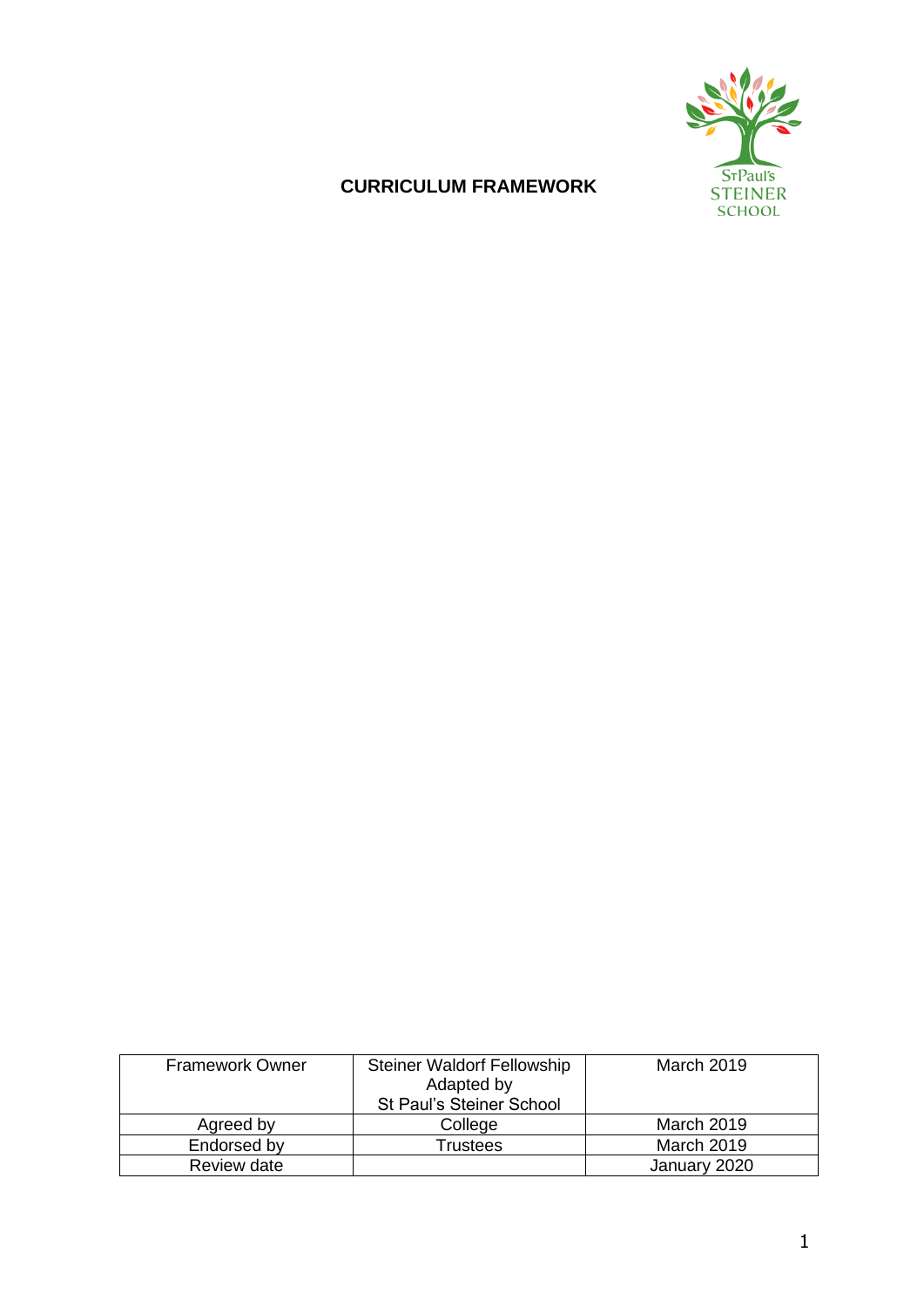## **CURRICULUM FRAMEWORK**

St Paul's Steiner School is committed to safeguarding and promoting the welfare of children and young people and expects all staff and volunteers to share this commitment.

St Paul's Steiner School works with a curriculum based on the pedagogical insights of the Austrian philosopher Rudolf Steiner (1861-1925) and on the experience of teachers who have worked with those insights in Steiner schools worldwide. There are approximately 1,000 schools globally and over 50 in the UK and Ireland. Steiner's original curriculum indications have been successfully implemented and tried and tested for over 90 years. Whilst still adhering to clear underlying fundamental principles, the curriculum and the manner of its implementation are continually adapting to meet the needs of the modern 21st century child in an urban setting.

We aim to educate children for life by equipping them both with the tools and confidence to cope with the academic and other challenges of the late teen years and the strength of character, initiative, flexibility and resilience to adapt and respond to the challenges of adult life and be able to contribute to society.

The school aims to educate the whole child in a healthy and balanced manner and to address the physical, emotional, intellectual and spiritual capacities of the developing child through an age appropriate curriculum. We are committed to continue to develop wellbeing as a strand that goes through every age group's curriculum and maintaining and teaching positive relationships within the school as an integral part of the ethos.

Central to the curriculum is the building of self-knowledge and respect for others. This includes the respect for those mentioned in the Equalities Act of 2010. The school is committed to integrate the British values of democracy, the rule of law, individual liberty, and mutual respect and tolerance of those with different faiths and beliefs into the curriculum in an age appropriate way.

We will continue to offer a broad outdoor curriculum for children in our city school, from KG to Class VIII to promote respect for the environment and all living things and to understand how their work can make a real difference in the world.

- The curriculum is delivered in a threefold methodology recognising different approaches in Early Years, based on imitation, Lower and Middle School based on imagination, and Upper School based on ideals.
- The education needs to address the development of thinking, feeling and the will as equal and integrated partners.
- The lesson content needs to mirror the pupils' developmental stage

.

- The artistic rendering by the teacher of lesson content enables all pupils to access the subject offered with enthusiasm and understanding, regardless of ability.
- Each child is a unique individuality with his or her own path in life.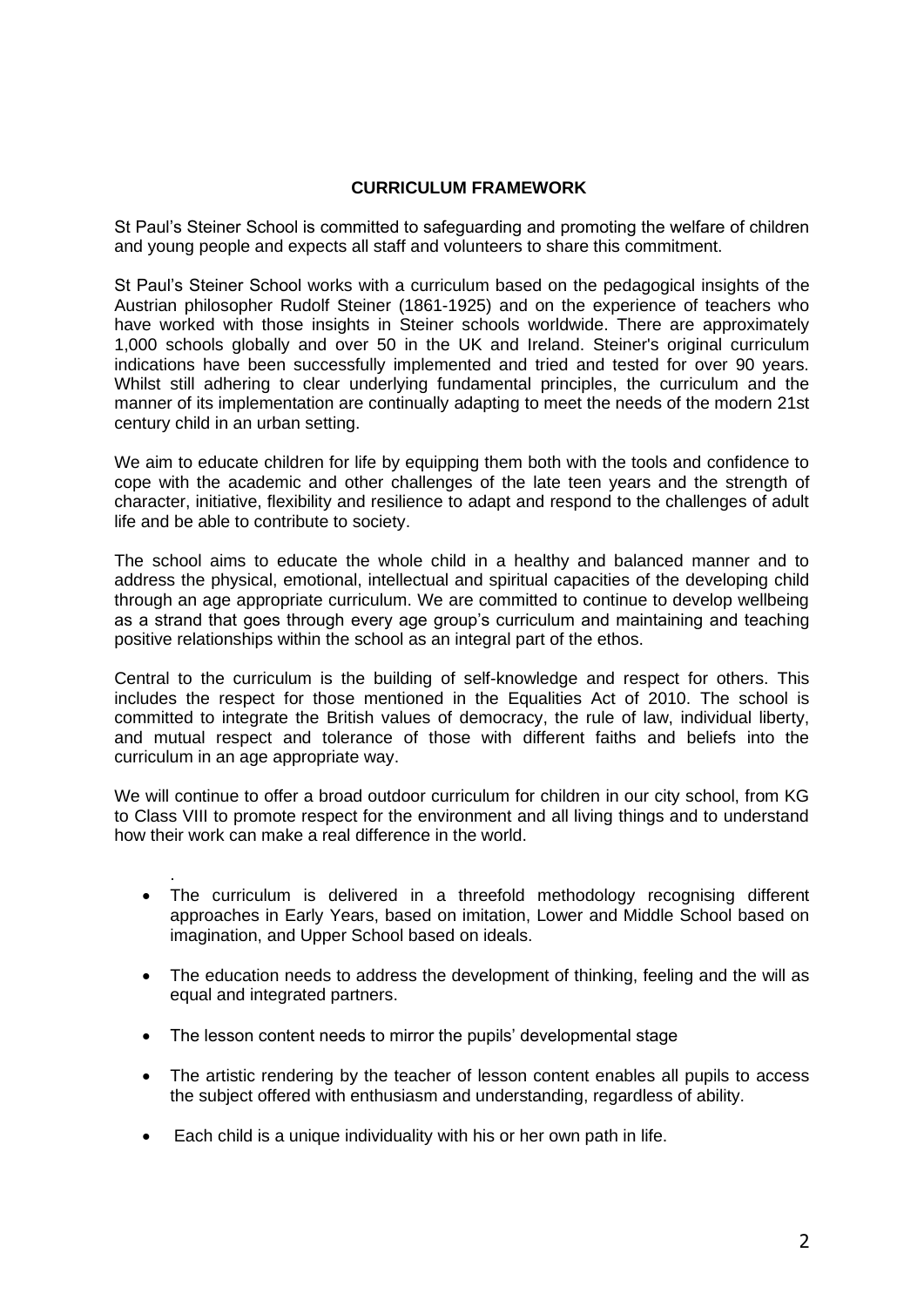- Lesson content needs to be related back to the human being in a moral and inspiring manner.
- Topics are made meaningful for the children by being given a context that relates to their own experience.
- Assessment of the pupils' progress takes into account the child's qualitative experience of life, school and self.

As children have highly variable individual needs, gifts and inclinations, we offer not only a wide range of subjects but also a balance of subjects to address academic, artistic, social and moral development equally. The teacher's aim is to help remove the obstacles to this path and to support the emerging individual in their all-round development. Differentiation is implicit in the curriculum and it will take into account the needs of all children including those with an EHC plan.

The curriculum offers a varied program for different age groups, to ensure that all are given an experience of linguistic, mathematical, scientific, technological, human and social, physical and aesthetic and creative education; and that pupils acquire speaking, listening, literacy and numeracy skills:

### **Early Years**

Up to the age of seven, teaching works with the children's will, through activity, and through imitation. The day follows a regular rhythm of creative play, songs and counting games, little lunch, outdoor play and story time, an activity such as food preparation, bread making, painting or modeling, then ring-time including songs and counting games, morning snack, outdoor play and story time. There is a seasonal rhythm and festivals are celebrated through the year.

At St Paul's Steiner School's Kindergartens, children benefit from an extended childhood. They have the opportunity to embed basic skills (physical, emotional, social and cognitive), and develop lifelong learning habits that enable them to become enthusiastic, imaginative, resilient, creative and eager to learn students. Children join kindergarten from three years of age and stay until they are rising seven. We follow the statutory Early Years Foundation Stage (with some exemptions granted by the DfE along with all Steiner Waldorf settings) for children up to the age of five.

#### **How children learn in kindergarten**

In the first seven years, the young child learns to be at home in the physical body, developing an orientation in space and acquiring the developmental capacities of uprightness, speech and thought. The content of the child's whole environment is the learning context; the child imitates the people and the agencies that are in his/her environment.

In the kindergarten, experiential learning, discovery through creative play and social interaction with peers and teachers constitute the main education themes. Awareness of the complexities of the mother tongue and number is acquired through play, daily activities and social interaction. In the seventh year, the child begins to develop the facility for independent, representational, pictorial thinking. The formal schooling process begins in Class 1 when, age 6 rising 7, reading and writing are introduced.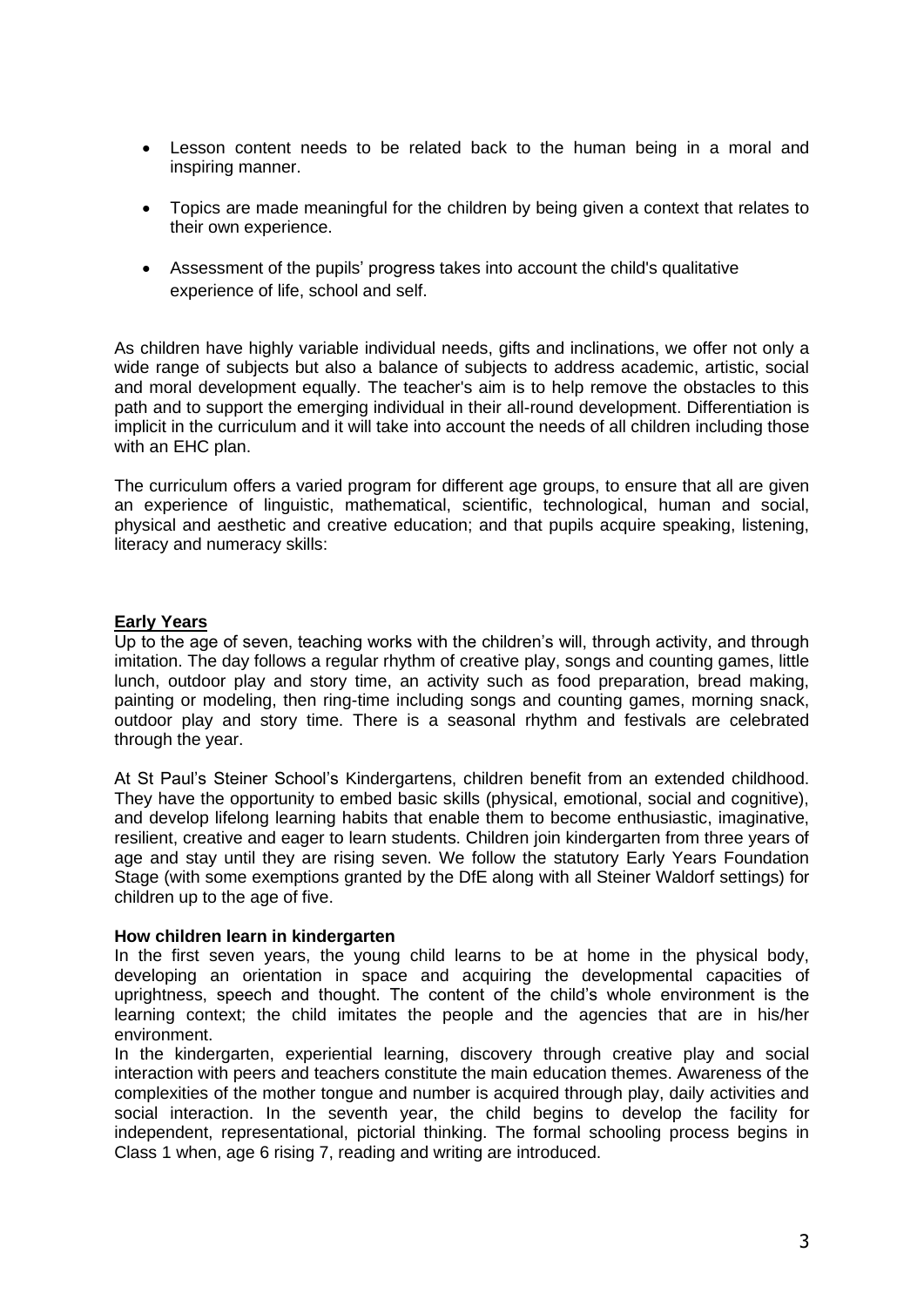#### **An experiential and active learning environment**

All learning in a Steiner Waldorf kindergarten, including pre-literacy and numeracy, is experiential and connected to meaningful activities that are available every day. The mixed age group of three to six-year-olds provides a unique space where older children can 'stepup' in all areas of kindergarten life. They can use their initiative, extend and individualise activities, take responsibility, lead and develop independence. Older children may be asked to prepare the table for snack, count the number of chairs, match bowls and cups, including adding or taking away numbers. Children measure and weigh ingredients for baking, develop and use mathematical language such as heavy and light, more or less. Children experience weight, height and gravity especially when engaging in large construction play, both indoors and outside. Older children are asked to help younger children get ready for the garden and serve food at snack-times. Conversation around the meal table often leads to 'how many boys and girls' there are present, the ages of those present, (and siblings), and ages of past/future times.

Children acquire a rich vocabulary through learning stories, songs and verses by heart. Older children may be asked to help the teacher with puppet shows and are given space and time to make up their own stories and puppet shows. Children learn to recognise their name and those of others by observing name labels and often want to practise writing for birthday and other cards, menus for a play restaurant, and signs for games. Children are supported to build up stamina: the ability to pay attention for longer periods of time, persistence, and the ability to complete a task they have begun. All these are skills which facilitate a gentle transition to the formal learning stage which we believe takes place in the child's seventh year.

## **5-6 year old Curriculum**

The Sun Children Gardening Sessions

Throughout the year, once a week, the sun children group from each Kindergarten, usually a group of around 5 or 6 children, have an outdoor gardening session with our early years gardening teacher.

They enjoy extended physical activities through gardening, more challenging games and skipping games.

Activities include caring for the garden: digging, planting, watering, making beds for planting, labelling, raking and weeding. Additional activities include, eg. making paper, tea bags and clay pots.

### **Sun children extended craft activities**

The Sun Children will also have at least one morning a week where they work directly with their teacher on extended craft activities. This may include sewing and weaving a bag or blanket and making a baby doll to be wrapped in the blanket, making a hobby horse or plant-dyeing and spinning yarn on home-made drop-spinners to weave on a home-made weaving frame.

Such projects incorporate a wide variety of skills and equipment: winding skeins of wool into balls, finger knitting and plaiting, washing and carding sheep fleece, making felt, cutting, sewing, sawing, whittling, sanding, drilling; use of carders/ needles/ scissors/ sandpaper/ saws/ knives and hand drills. Children work at their own pace and often offer to help each other.

These Sun Children-specific activities are more formalized and intended to extend the learning in effort to strengthen the will forces, widening and deepening children's experiences in a planned manner which is related both to the individual children's needs and interests, and the needs and interest of the whole group.

In the last term of the kindergarten yearly cycle the stories and puppet shows told to the whole group are ones that meet the inner mood and development of the older children. The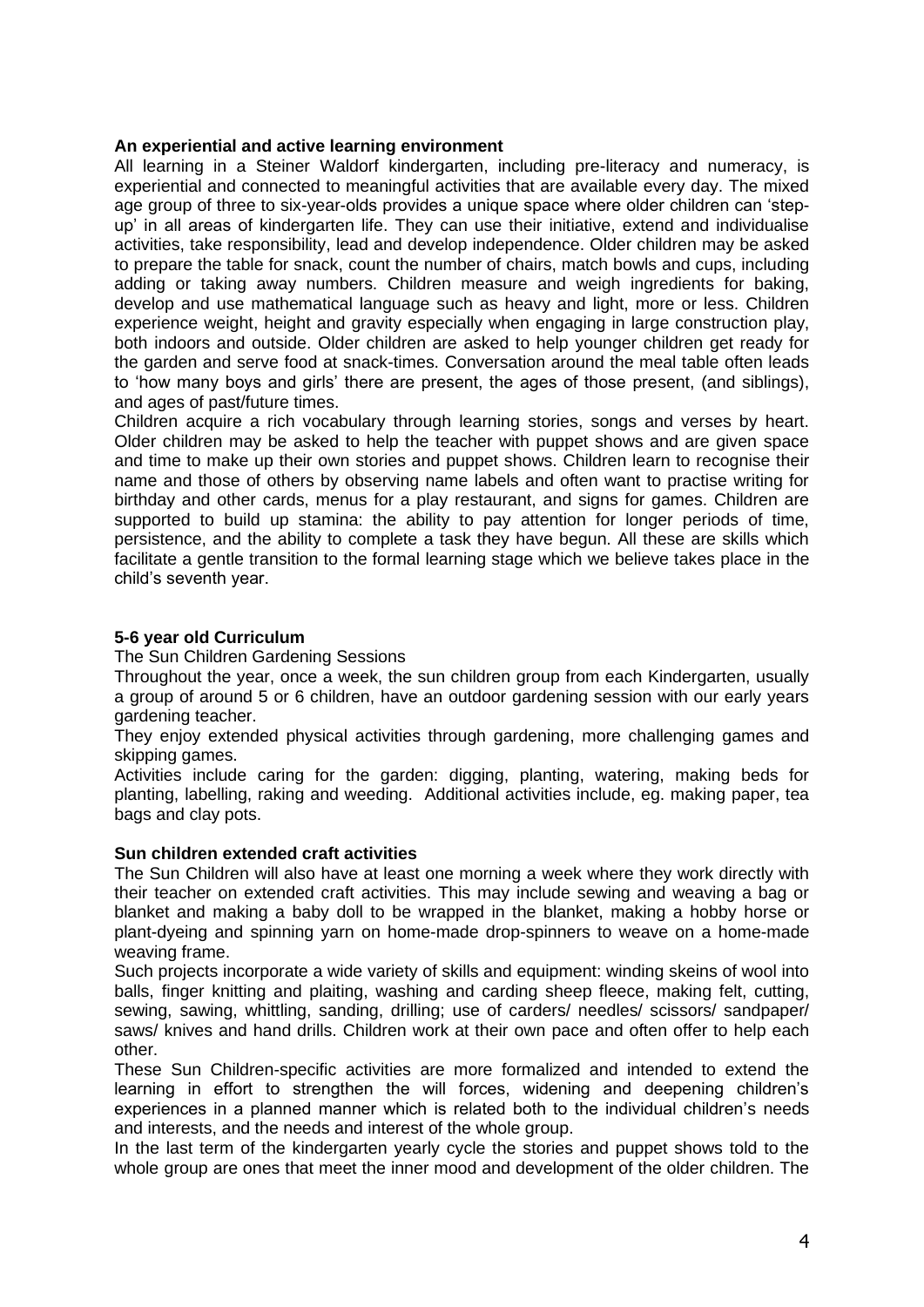last story, and sometimes a puppet show, is part of the end-of-year family festival and is chosen specifically for the group leaving for class 1 or other school environments. The last day of the school year includes a short ceremony for these children, honoring their time in kindergarten, and their readiness to move on.

#### **Sunshine Group Stories and Picnic**

During the last half term of the year, all the sun children from all four Kindergartens (the Sunshine group) are brought together at story time on Fridays, to be told longer, more complex fairytales which require increased attention and listening skills. This also supports transition, as it is the first time that the rising Class 1 group sit together in a circle.

Towards the end of the year the Kindergarten teachers take the Sunshine group offsite for a picnic and games in a local green space. Children joining Class 1 from other settings are also invited.

#### **Assessment and transition to Class 1**

Steiner Waldorf/EYFS Assessment forms are used to assess the progress of the children throughout all three years of Kindergarten, including the child's sun year. There are additional aspects of development and curriculum on these forms for the 5-6 year olds, reflecting their stage of development and the differentiated curriculum provided for this age group. Reports are written at the end of the (sun child) Kindergarten years, for the 'Sun children' (5-6 years old).

During the summer term, all rising Class 1 children are presented in Child Study to the college of teachers in a series of meetings. When their class teacher has been appointed, he or she is able to meet with the kindergarten teachers to discuss each child more fully. Wherever possible the class teacher will meet with parents and children in an informal setting before school starts formally in September. On the first day of the first term, the Class 1 Ceremony includes the children being greeted by their Kindergarten teacher then meeting their Class 1 teacher and being led by her/him to their first school assembly.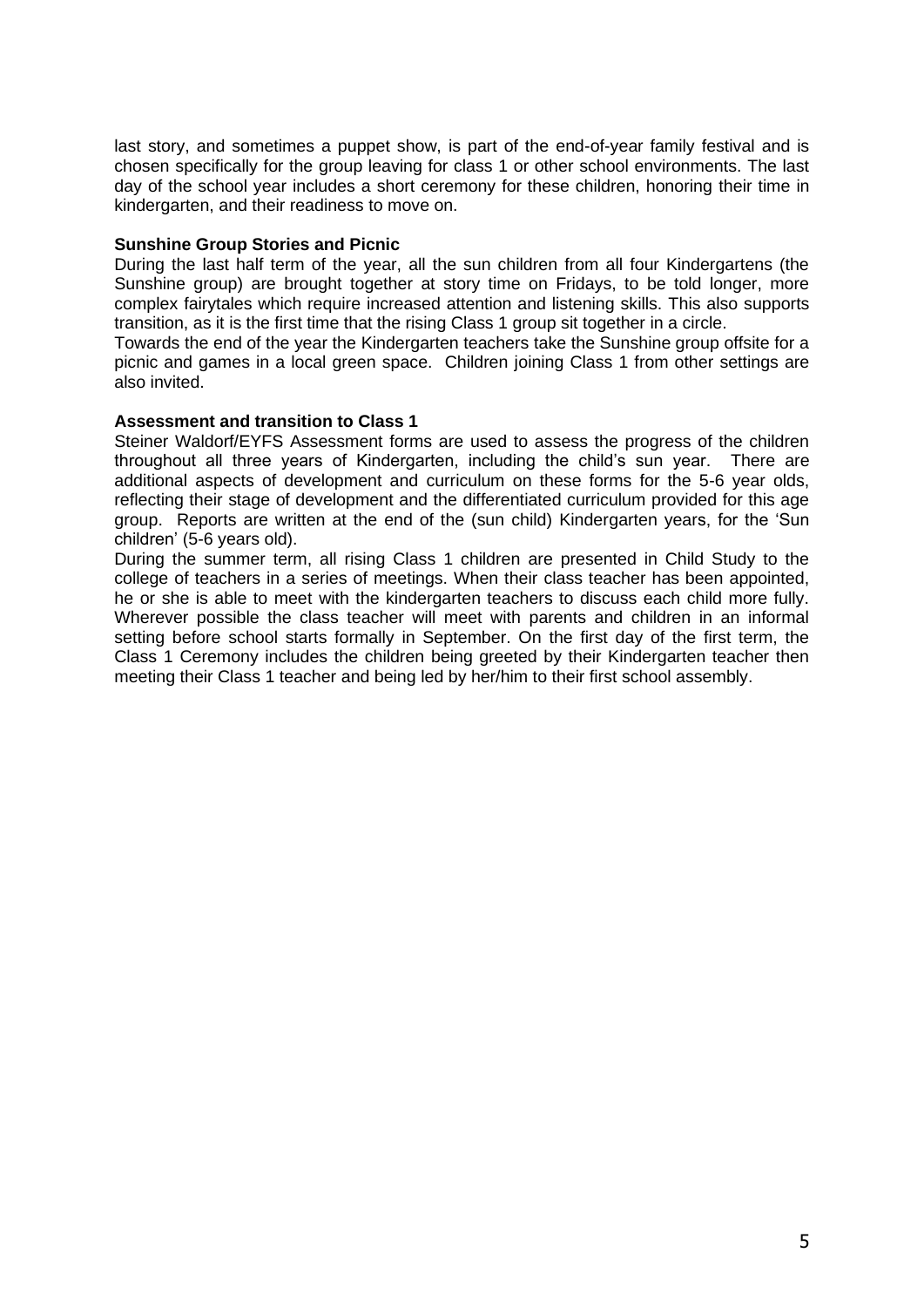| Kindergarten | <b>Principles</b>                    | <b>Content</b>                       | <b>Skills developed</b>         |
|--------------|--------------------------------------|--------------------------------------|---------------------------------|
|              | Children begin life with openness    | <b>Rhythm and repetition:</b>        | Playing and exploring           |
|              | and trust and the world around       | Ringtime Indoor and outdoor play     | Developing listening skills     |
|              | them literally impresses itself on   | Snack time Story time (seasonal      | Developing feelings of self and |
|              | the young child, whose               | stories and fairy tales), songs,     | others - flexibility and        |
|              | development is shaped by these       | rhymes, poems Participate in         | compromise Speaking:            |
|              | impressions.                         | counting games, rhymes, riddles,     | development of conversational   |
|              | A child's learning is directly       | I-spy etc.                           | speaking and describing         |
|              | connected to their physical body     | <b>Other activities:</b>             | observations. Initiate language |
|              | and sensory experience. The          | Craft and art including painting,    | and communication through       |
|              | children are given time and space    | drawing, sewing, mending,            | play rhymes and songs shared    |
|              | to observe, experience, ponder,      | weaving, seasonal crafts with        | in different languages          |
|              | experiment and discover the          | materials found in nature,           | developing skills in connecting |
|              | world around them. They reinvent     | gardening, gathering, cleaning,      | words and meanings using        |
|              | the world as it were and learn to    | polishing, Woodwork. Using a         | crayons for drawing/emergent    |
|              | care for themselves, others and      | range of large and small tools.      | writing Participating with and  |
|              | their environment through            | Carrying and arranging large         | imitating gestures, words,      |
|              | purposeful activity.                 | planks of wood and tidy routines -   | rhymes and sounds.              |
|              | <b>Rhythm &amp; repetition:</b>      | long sticks in long basket, round    | Developing memory Growing       |
|              | A strong and regular rhythm in       | logs in round basket, cloths         | phonological awareness of       |
|              | the daily, weekly and yearly life of | folded into squares, ropes wound     | beginning and end syllables in  |
|              | the kindergarten promotes            | into spirals, etc.                   | words. Connecting words and     |
|              | security and self-confidence         | <b>Creative play:</b>                | meanings through engagement     |
|              | supporting the principles of living  | Dress up and role-play in self -     | with and repetition of words    |
|              | with change, knowing their place     | initiated activities and imaginative | and movements. Developing       |
|              | in the world and developing an       | play. playing instruments to         | control and coordination: and a |
|              | understanding of past, present and   | accompany games, stories,            | sense of periphery and          |
|              | future                               | songs, plays, and puppet shows       | boundaries. Developing and      |
|              | Imitation:                           | Imitation:                           | strengthening limbs through     |
|              | Imitation and learning through       | Participating in cooking, baking,    | walking and playing in the      |
|              | example surrounds the children       | cleaning, gardening and caring       | environment in all weather      |
|              | with purposeful learning             | for the environment. imitate         | conditions and experiencing     |
|              | developing their will forces and     | writing and reading of their         | seasonal change with awe and    |
|              | gaining meaning through its          | /friends name; "read" pictures in a  | wonder. Developing health       |
|              | relevance to life. The child moves   | story book, creating a story with    | awareness (wash their hands)    |
|              | from observation to participation    | sequence                             | independence in toilet care and |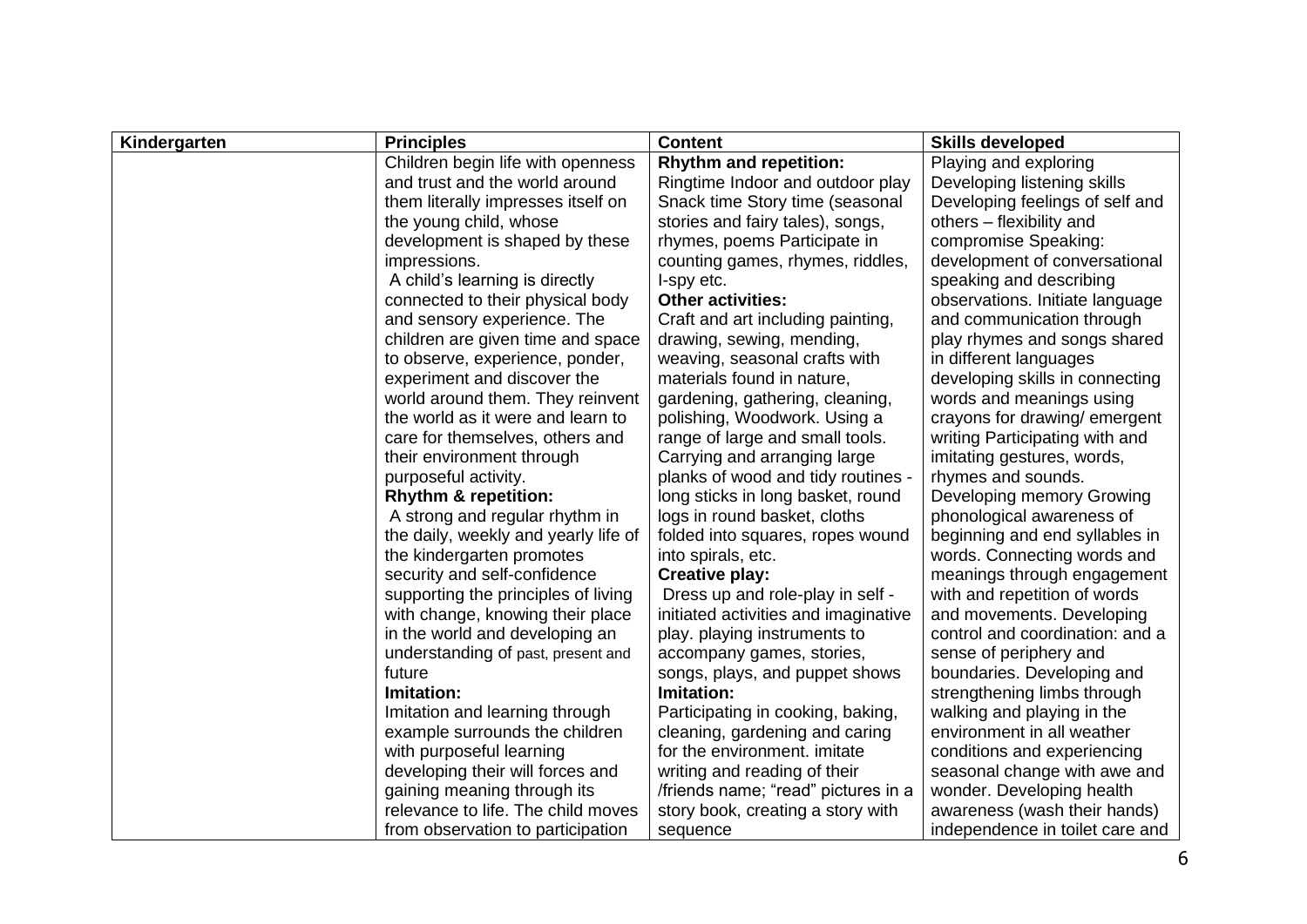| <b>Creative play:</b> The child initiated, | <b>Social interaction:</b>          | dressing learn appropriate        |
|--------------------------------------------|-------------------------------------|-----------------------------------|
| undisturbed creative play has a            | Helping each other, taking on       | dress for the season and          |
| central importance to learning.            | responsibilities, and helping to    | weather Asking for help; learn    |
| Through play the child makes               | prepare and serve the snack for     | to express needs/feelings;        |
| sense of the world around them.            | others                              | increasing confidence to          |
| Simple, unformed natural play              | Movement:,                          | interact, negotiate and co-       |
| materials nurtures the child's             | Self-help, dexterity Discovering    | operate with peers; increasing    |
| senses and maximise imaginative            | and exploring the environment       | independence Learning to          |
| potential.                                 | through daily 'expeditions'         | listen - the Golden Rules for     |
| Ringtime,                                  | walking and strengthening limbs     | self and others Increasingly      |
| Story time form a frame around             | and collecting natural forms for    | developing interest and           |
| the daily routine, repetition and          | play and wonder. watching a fire    | curiosity developing              |
| rhythm                                     | being prepared, lit and later put   | participation; respect, co-       |
| The 3 to 4 year olds:                      | out Speech:                         | operation; developing ability to  |
| The child is reliant upon the              | <b>Snack time:</b>                  | be quiet, to be still, ability to |
| adults around them as they are             | Participating in preparing,         | imitate gesture and movement      |
| connected and at one with                  | growing, buying and serving and     | and interact appropriately with   |
| everything. They are spatially             | receiving food                      | peers Developing social skills    |
| unaware, dreamy, and unable to             | <b>Cultural and community</b>       | kindness, courteous and a         |
| sense where the boundaries lie in          | Observance of birthdays, festivals  | Listening Disposition Ability to  |
| relating to the physical world. At         | and celebrations, sharing           | be interactive, compromise, be    |
| this stage the child lives in his          | different food and participating in | flexible; take turns and share.   |
| will.                                      | multi-cultural events where each    | Learning to be Caring, Kind       |
| The 4 to 5 year olds:                      | child's culture is represented.     | and Helpful to younger/ special   |
| The 4-year-old begins to                   | Opportunities to share children's   | needs / 2nd language              |
| cooperate with their peers and             | home language (parents              | speakers; offer help              |
| develop social skills in creative          | encouraged to contribute stories    | indoor/outdoor; tidy time; "kind  |
| play. They start to sense and feel         | from different cultural             | words in kindergarten Learning    |
| where the boundaries lie between           | backgrounds                         | to ask, give and receive          |
| themselves and the world.                  | Technology:                         |                                   |
| Creative discipline starts to              | Experiences the functioning of a    | <b>Numbers Shape, space and</b>   |
| become effective. Assessment is            | variety of tools - 'warm'           | measures:                         |
| now possible                               | technology such as hand driven      | Develops and practices            |
| The 5 to 6 or 7 year olds:                 | grain mill, apple juice press,      | counting in sequence: solving     |
| The change of teeth is underway            | scales, spinning wheel, whisk,      | practical problems, using the     |
| and the formative forces become            | hand drill; opportunity to see the  | 'quality 'of numbers and          |
| more available for academic                | function of a machine as an         | measures: Understanding of        |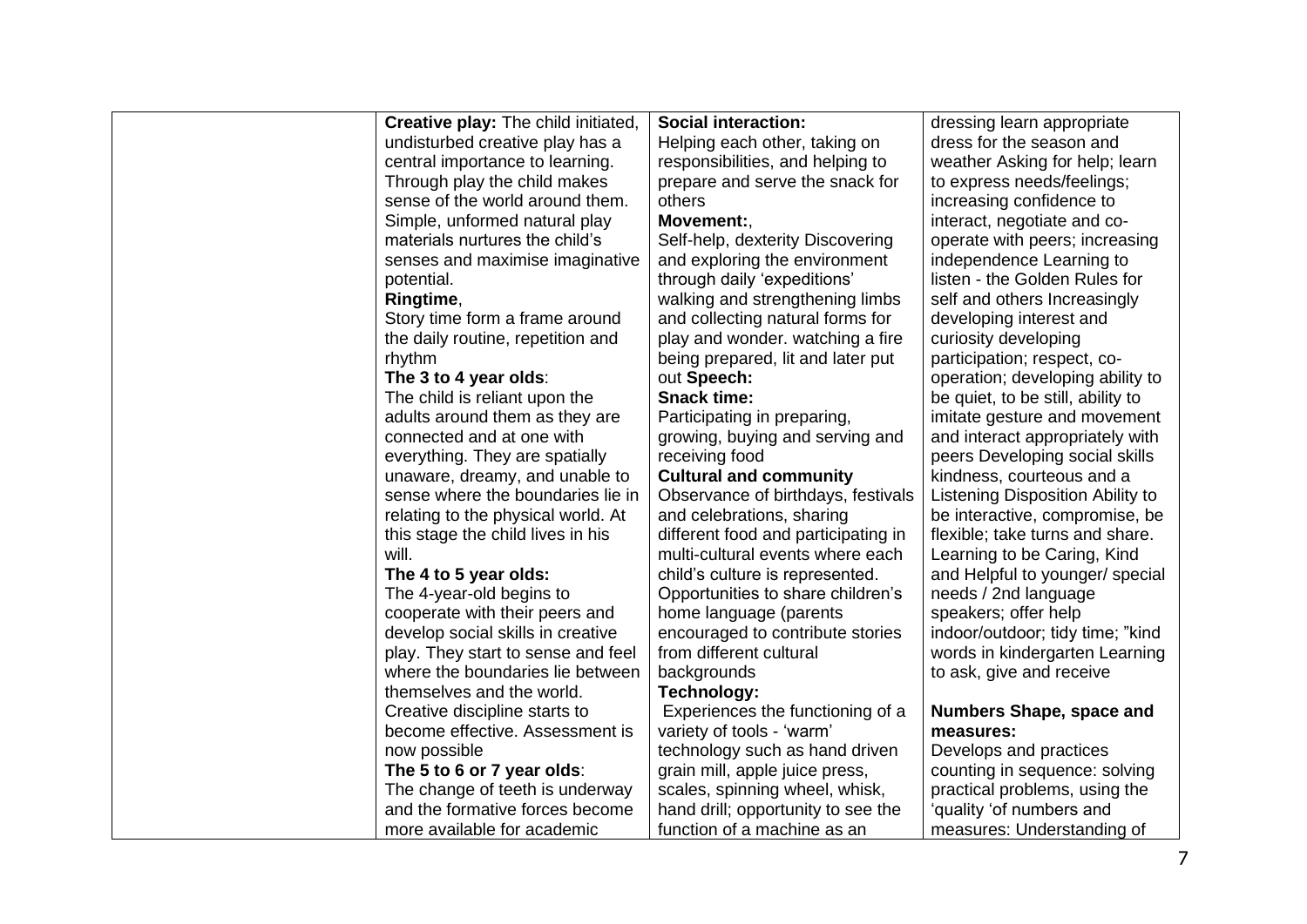| learning, the thinking becomes<br>more effective. Gross and fine<br>motor skills increase, the child is<br>more able to plan and organize<br>their play, overcome their own<br>needs and work in cooperation<br>with the group. | extension of their body Construct<br>dens and houses, build boats and<br>towers etc. using planks, bricks,<br>furniture, drapes and an array of<br>natural materials. | quantities/measurement<br>(cooking, sewing, play) creating<br>patterns, ordering: block play;<br>tidying Developing<br>understanding of mathematical<br>language through exploration,<br>observation, reflection of<br>different qualities of shape,<br>space and measures i.e.                                                                                                                                                                                                                                                                                                                                                                                                                                 |
|---------------------------------------------------------------------------------------------------------------------------------------------------------------------------------------------------------------------------------|-----------------------------------------------------------------------------------------------------------------------------------------------------------------------|-----------------------------------------------------------------------------------------------------------------------------------------------------------------------------------------------------------------------------------------------------------------------------------------------------------------------------------------------------------------------------------------------------------------------------------------------------------------------------------------------------------------------------------------------------------------------------------------------------------------------------------------------------------------------------------------------------------------|
|                                                                                                                                                                                                                                 |                                                                                                                                                                       | Giving/ taking/ losing/ gaining/<br>sharing, more than, bigger<br>than, less than, fewer, greater.<br>(precursor to using the 4)<br>operations) - naming shapes:<br>circle, oblong, square, triangle<br>etc. - understanding<br>comparisons i.e. taller/, longer/,<br>shorter/, thinner - space/time :<br>near, far, close, behind, late,<br>early, yesterday - sequence,<br>ordering, Develop concept of<br>the past through strong yearly<br>seasonal rhythms. Anticipation<br>of future activities, for example<br>'the school leaver's project.'<br>People and communities:<br>Experience and understanding<br>of other languages and cultures<br>Technology: Discovering the<br>origin and uses of natural |
|                                                                                                                                                                                                                                 |                                                                                                                                                                       | materials used in craft e.g.<br>sheep's wool. Learning to sand<br>and oil furniture, washing dolls<br>clothes, mending broken toys<br>etc. Reading: using and<br>building on foundation skills in                                                                                                                                                                                                                                                                                                                                                                                                                                                                                                               |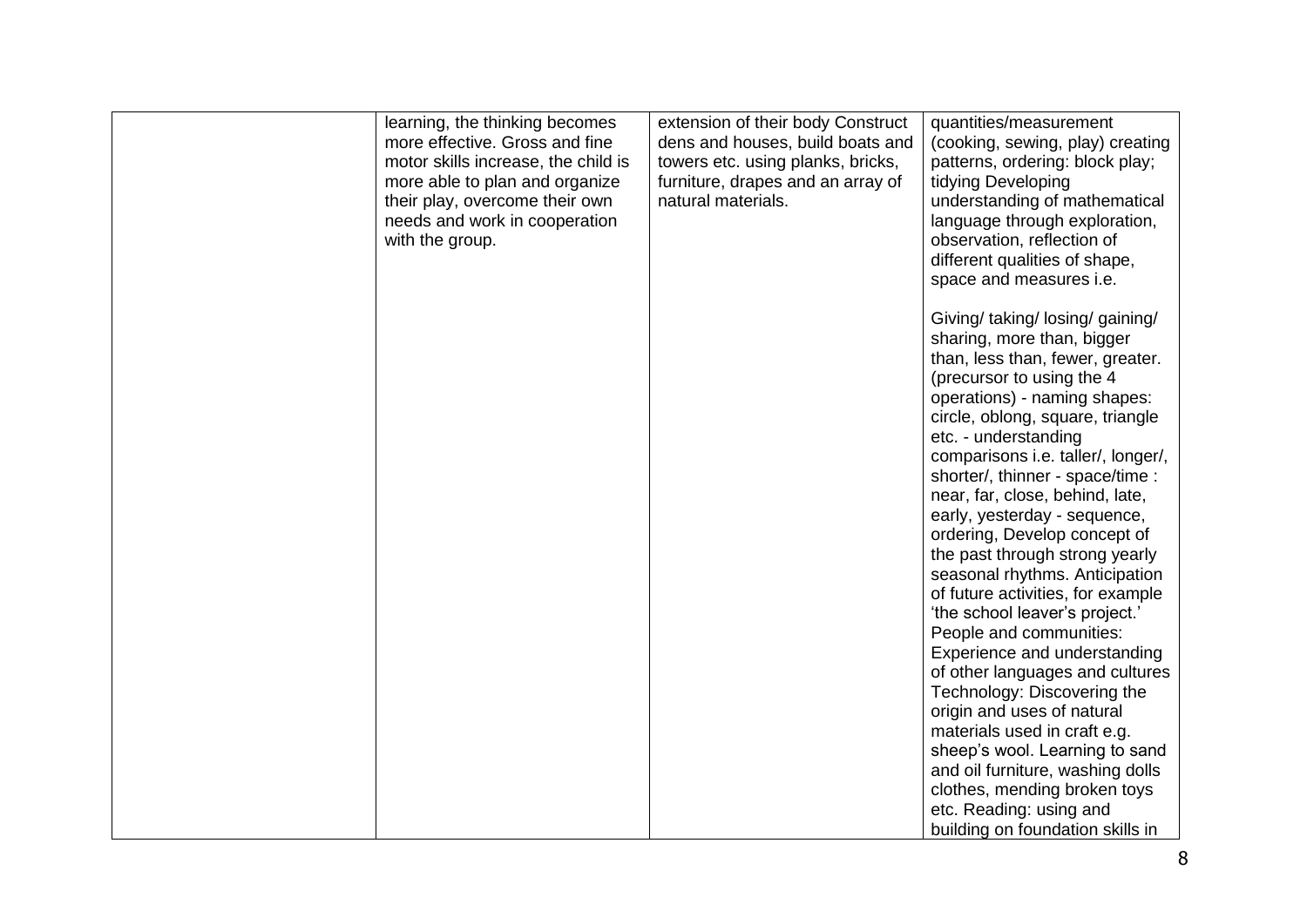this area. read pretend writing and story books; Writing: using and building on foundation skills in this area. Use emergent writing and mark making; Drawing correct pencil hold.

| 5-7 Year old<br>curriculum in<br>Kindergarten | Communication<br>and language                                                                                                                                                                                                                                   | <b>Physical</b><br><b>Development</b>                                                                                                                                                                    | Personal,<br>Social and<br>emotional<br>development                                                                                                                                     | Literacy                                                                                                                                                                                                                                                                   | <b>Maths</b>                                                                                                     | Understanding<br>of the world                                                                                                               | <b>Expressive Arts</b><br>and Design                                                                                            |
|-----------------------------------------------|-----------------------------------------------------------------------------------------------------------------------------------------------------------------------------------------------------------------------------------------------------------------|----------------------------------------------------------------------------------------------------------------------------------------------------------------------------------------------------------|-----------------------------------------------------------------------------------------------------------------------------------------------------------------------------------------|----------------------------------------------------------------------------------------------------------------------------------------------------------------------------------------------------------------------------------------------------------------------------|------------------------------------------------------------------------------------------------------------------|---------------------------------------------------------------------------------------------------------------------------------------------|---------------------------------------------------------------------------------------------------------------------------------|
| Stories,<br>songs,<br>movement<br>and rhymes  | Rich<br>vocabulary,<br>listens<br>attentively,<br>concentrates<br>(such as I spy<br>and other<br>games),<br>imaginative use<br>of word (riddles<br>and made up<br>rhymes),<br>listening,<br>understanding,<br>appropriate use<br>of vocabulary,<br>aural memory | <b>Uses</b><br>appropriate<br>gestures in<br>finger games<br>and in<br>movement,<br>(e.g. rabbit<br>hopping,<br>raking,<br>chopping wood,<br>and skipping).<br>Sits still<br>through long<br>fairy story | Sits quietly, is<br>aware of and<br>listens to<br>others,<br>interacts<br>appropriately<br>and in turn,<br>responds<br>empathetically,<br>self-control,<br>self-discipline,<br>patience | Rhymes,<br>riddles, word<br>and letter<br>sounds, story<br>and song<br>repetition,<br>memorising of<br>poetry and<br>prose,<br>repetition of<br>learned stories<br>etc. character<br>knowledge,<br>able to iterate<br>refrains eg,<br>'Cook little pot<br>cook!' Retelling | Counts<br>appropriately in<br>songs and<br>rhymes. Uses<br>in /out, up<br>/down,<br>quick/slow<br>appropriately. | Relates stories<br>and songs etc.<br>to daily life,<br>animals,<br>mythology,<br>history, folk or<br>fairy tale or<br>local<br>environment. | Preparing story<br>table display<br>with cloth,<br>candle, flowers<br>or figures;<br>centre of ring<br>time display as<br>above |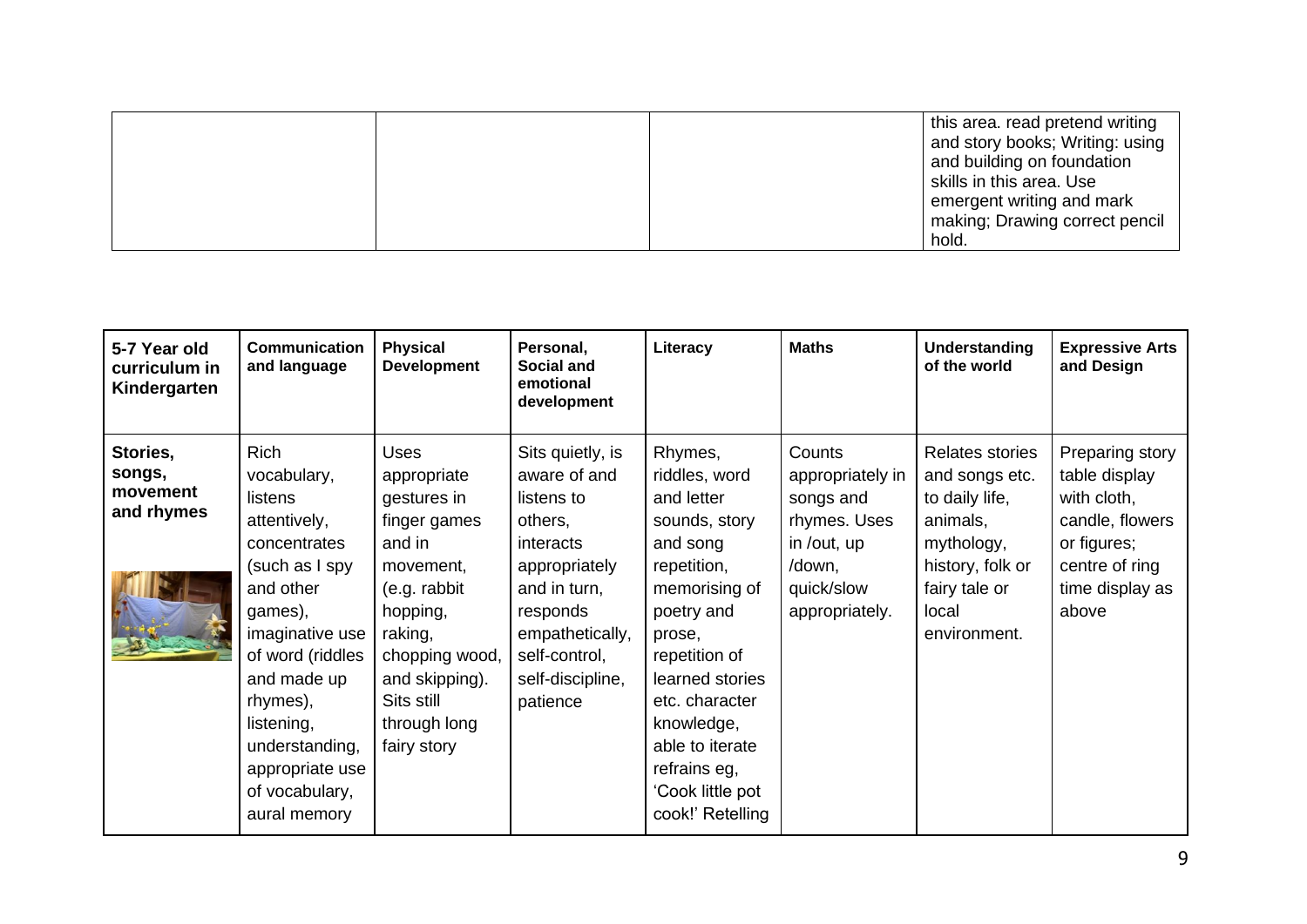|                                                | dev.,<br>familiarisation<br>and deepened<br>knowledge of<br>each story<br>(memorising<br>told story e.g.<br>re-telling in<br>puppet plays or<br>correcting<br>teacher.) |                                                                                                                                                                   |                                                                                                                                                                                                      | of stories, with<br>character<br>voices in play.<br>Understanding<br>abstract (moral)<br>concepts such<br>as courage,<br>patience<br>kindness etc. |                                                                                                                                                 |                                                                                                                            |                                                                                                                                      |
|------------------------------------------------|-------------------------------------------------------------------------------------------------------------------------------------------------------------------------|-------------------------------------------------------------------------------------------------------------------------------------------------------------------|------------------------------------------------------------------------------------------------------------------------------------------------------------------------------------------------------|----------------------------------------------------------------------------------------------------------------------------------------------------|-------------------------------------------------------------------------------------------------------------------------------------------------|----------------------------------------------------------------------------------------------------------------------------|--------------------------------------------------------------------------------------------------------------------------------------|
| <b>Puppet Shows</b>                            | Wide<br>vocabulary,<br>creates and<br>adds to story,<br>fluency and<br>clarity, use<br>dramatic ability<br>and appropriate<br>language for<br>characters                | <b>Building stage</b><br>and theatre,<br>audience,<br>memory,<br>puppet making<br>(including<br>sewing,<br>sticking,<br>design) and<br>manipulation of<br>puppets | Concentration,<br>persistence (in<br>presentation)<br>confidence in<br>sharing parts<br>and roles,<br>collaborative<br>interactions<br>(selling tickets,<br>organising<br>audience),<br>taking turns | Link to story,<br>making<br>signs/tickets for<br>show, repetitive<br>and imaginative<br>storytelling<br>skills                                     | Construction of<br>theatre, making<br>and selling<br>tickets (mark<br>making),<br>programmes,<br>managing<br>numbers of<br>seats in<br>audience | Theatre design,<br>curtains up and<br>down,<br>managing<br>audience<br>behaviour,<br>inviting<br>audience<br>participation | Constructing<br>theatre and<br>props, making<br>puppets,<br>designing<br>scenes, using<br>equipment and<br>material<br>appropriately |
| <b>Food and</b><br><b>Drink</b><br>preparation | <b>Describes</b><br>process of<br>preparation and<br>food recipes,<br>including                                                                                         | Uses peelers,<br>knives,<br>equipment<br>appropriately.<br>Cuts, chops,                                                                                           | Taking turns,<br>sharing,<br>discussing and<br>interacting,                                                                                                                                          | Naming fruit<br>and<br>vegetables,<br>discussing<br>ingredients,                                                                                   | Counts (e.g.<br>bread<br>ingredients)<br>measures,<br>weighs, works                                                                             | Where does<br>the food come<br>from, where<br>does it go,<br>composting                                                    | Able to use<br>tools and<br>appropriate<br>electric and<br>manual                                                                    |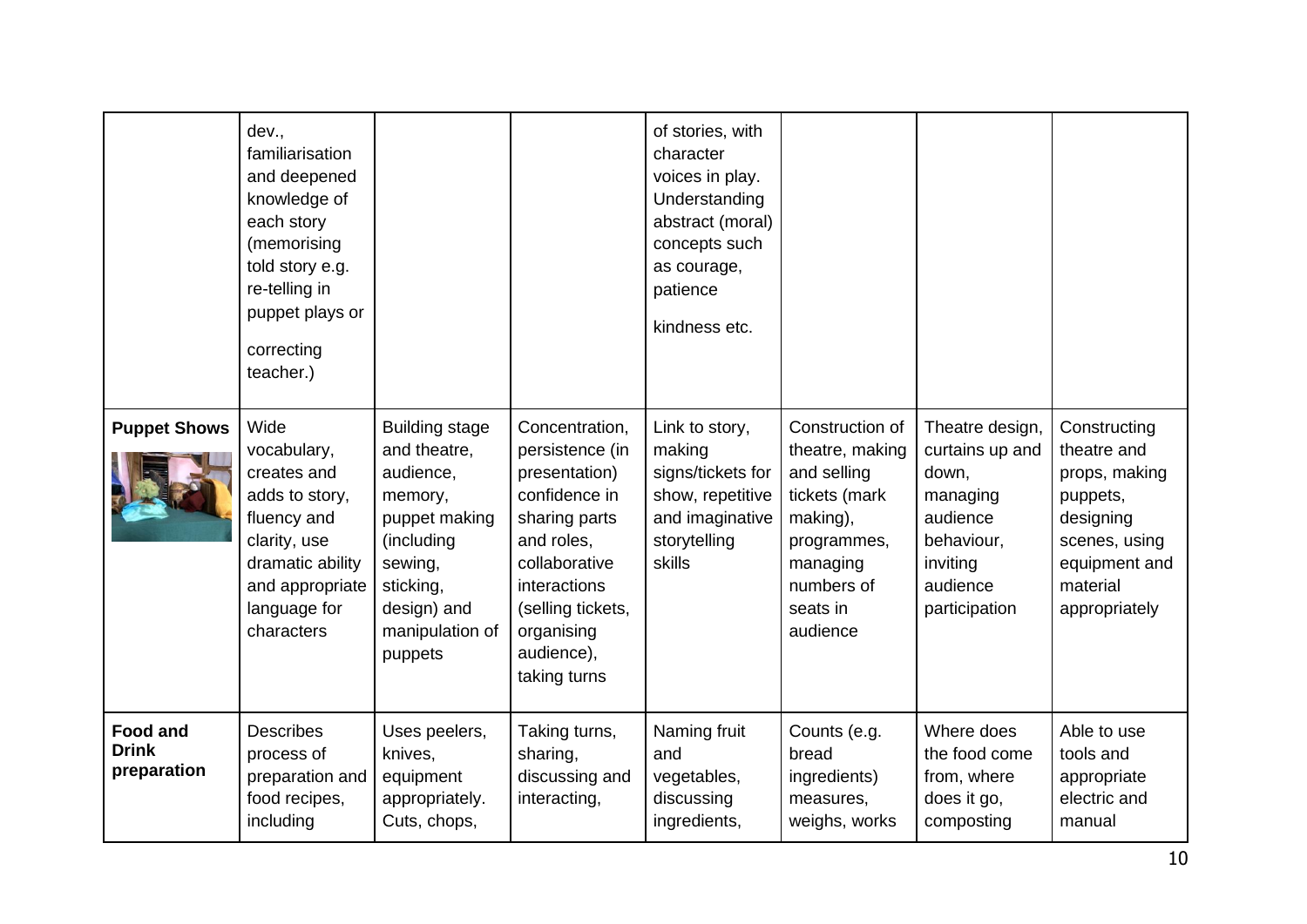|                                                | cooking terms.<br>Listens to<br>instructions,<br>follows<br>processes.                                   | stirs etc. lifts,<br>carries,<br>balances,<br>pours,<br>manipulates<br>cutlery<br>appropriately<br>for eating. | negotiating                                                                                           | how to prepare<br>and naming<br>equipment etc.                               | with time (how<br>long to cook)<br>how many<br>children and<br>adults to<br>provide for                                                                                                                                   | and growing,<br>picking and<br>shopping                                                                                             | equipment<br>such as apple<br>press or peeler,<br>grain mill,<br>whisk etc.<br>Lays out fruit<br>and displays<br>food on plates                       |
|------------------------------------------------|----------------------------------------------------------------------------------------------------------|----------------------------------------------------------------------------------------------------------------|-------------------------------------------------------------------------------------------------------|------------------------------------------------------------------------------|---------------------------------------------------------------------------------------------------------------------------------------------------------------------------------------------------------------------------|-------------------------------------------------------------------------------------------------------------------------------------|-------------------------------------------------------------------------------------------------------------------------------------------------------|
| <b>Setting the</b><br>table                    | Discussing with<br>others how<br>table will be<br>laid, counting<br>with others,<br>negotiating<br>tasks | Moving tables<br>and chairs,<br>organising<br>crockery and<br>cutlery, precise<br>laying of place<br>settings  | Organising<br>roles and tasks,<br>showing<br>younger<br>children 'how',<br>confidence,<br>persistence | Development of<br>pre-literacy<br>skills                                     | How many to<br>set table for,<br>counting<br>crockery,<br>cutlery, folding<br>serviettes into<br>square, triangle<br>Matching and<br>$sequencing -$<br>one plate, one<br>cup, one<br>napkin, per<br>person, per<br>chair. | Awareness of<br>social etiquette<br>and<br>understanding<br>of taking care<br>of each other,<br>the<br>environment<br>and ourselves | Creating table<br>design, table<br>centre with<br>display of<br>flowers etc,<br>cloth colours,<br>seasonal<br>natural<br>materials,<br>display crafts |
| <b>Washing and</b><br>drying up and<br>tidying | Develop<br>conversational<br>skills during<br>activities.                                                | Using skill and<br>dexterity to<br>wash, dry,<br>stack, sort,                                                  | Being aware of<br>each other and<br>modelling<br>practical tasks<br>for younger                       | Development of<br>pre-literacy<br>skills. Each<br>thing has its<br>place and | Sorting and<br>stacking plates<br>and cutlery.<br>Counting plates<br>and cutlery.                                                                                                                                         | Being aware of<br>hot/cold,                                                                                                         | Making sure<br>everything is in<br>its right place,<br>finished                                                                                       |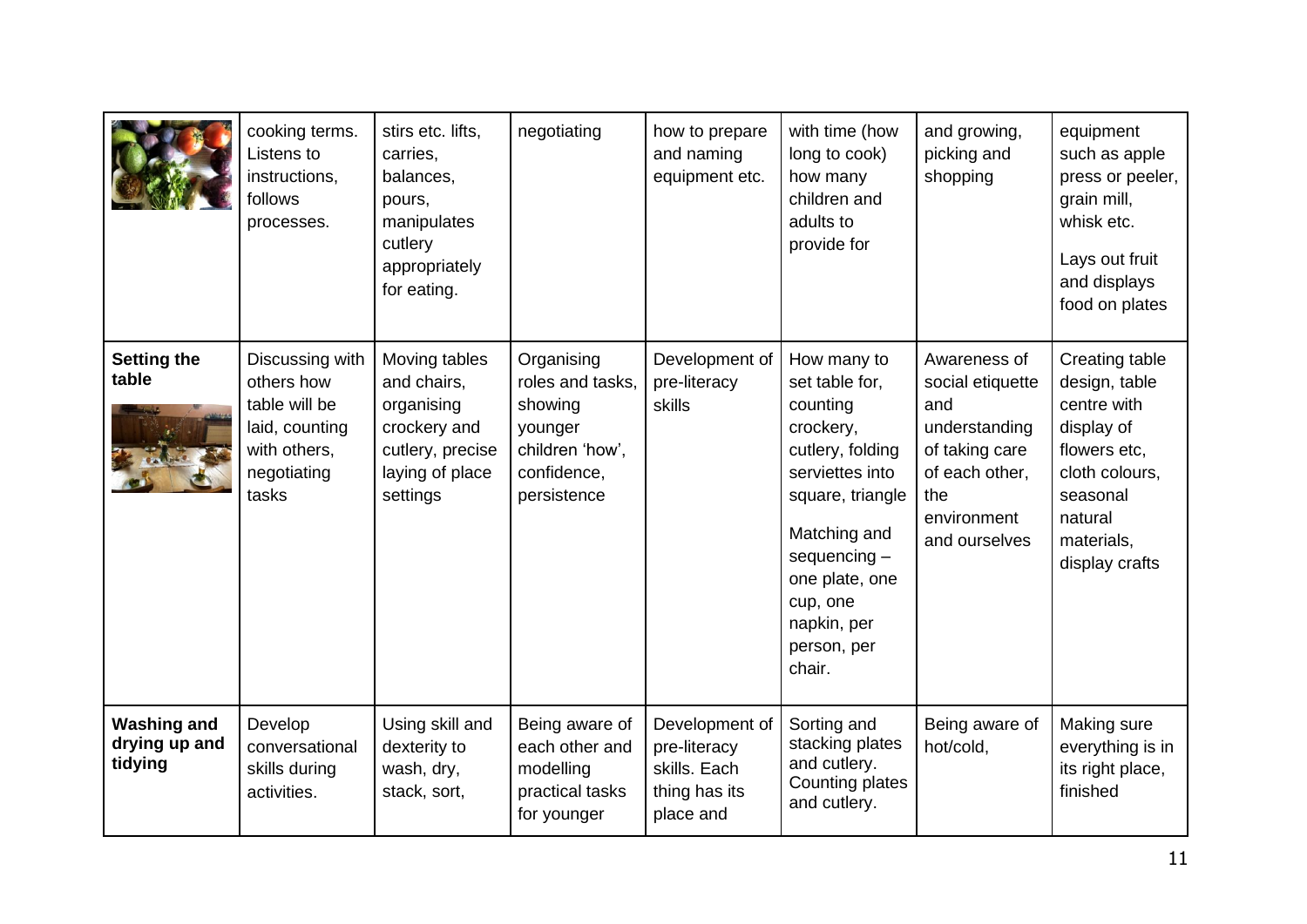|                                                                                                                |                                                                                                                                                                      | sweep, clean<br>Taking care of<br>crockery-<br>particularly<br>ceramic and<br>glass items                                                                                               | children                                                                                                             | purpose in the<br>order of the<br>room (as in a<br>sentence)                                                         |                                                                                                                                                                          |                                                                                                                                                                   | properly, neat                                                                                                                     |
|----------------------------------------------------------------------------------------------------------------|----------------------------------------------------------------------------------------------------------------------------------------------------------------------|-----------------------------------------------------------------------------------------------------------------------------------------------------------------------------------------|----------------------------------------------------------------------------------------------------------------------|----------------------------------------------------------------------------------------------------------------------|--------------------------------------------------------------------------------------------------------------------------------------------------------------------------|-------------------------------------------------------------------------------------------------------------------------------------------------------------------|------------------------------------------------------------------------------------------------------------------------------------|
| <b>Making dolls,</b><br>sleeping bag,<br>trolley, bag,<br>hobby horses,<br>drop spindle,<br>weaving<br>frames. | Discussing<br>wood, tools,<br>complex<br>thought in<br>design, using<br>and naming<br>materials,<br>listening to<br>stories and<br>songs<br>accompanying<br>activity | Manipulation of<br>saw, drill,<br>screw driver,<br>dexterity for<br>fingers, with<br>woodwork,<br>cutting &<br>sewing with<br>even stitches.<br>Using final<br>product<br>appropriately | Ability to take<br>care of work,<br>helping each<br>other,<br>developing<br>patience,<br>perseverance<br>and courage | Drawing and<br>designing for<br>detailed<br>projects,<br>adding patterns<br>and detail to<br>finished work           | Measuring<br>(length, width,<br>inches),<br>counting<br>(stitches or<br>rows), problem<br>solving, pairing,<br>matching,<br>symmetry (e.g.<br>eyes for a<br>hobby horse. | care of dolls<br>(those younger)<br>including<br>naming<br>ceremony, care<br>of animals<br>(hobby horse)<br>and their<br>environments,<br>backgrounds<br>and etc. | Designing and<br>making.<br>Choosing<br>materials,<br>colours,<br>drawing,<br>painting,<br>beauty and<br>aesthetic<br>appreciation |
| Weaving-<br>making loom<br>and weaving<br>item for<br>school (e.g.<br>pencil case)                             | Discussion of<br>this particular<br>activity and<br>suitable use of<br>the specific<br>materials<br>(wooden<br>dowels) and                                           | Manipulation of<br>tools and<br>materials for<br>making<br>weaving loom.<br>Detailed<br>manipulation<br>(skilful use of                                                                 | Taking care of<br>equipment,<br>perseverance<br>at task, helping<br>others                                           | Development of<br>pre-literacy<br>skills (counting<br>and drawing<br>where holes<br>will be drilled)<br>writing name | Measuring<br>pegs, drilling<br>holes, cutting<br>lengths,<br>weaving in/out,<br>$left/right -$<br>measuring<br>length and size                                           | Where does<br>wool come<br>from, purpose<br>of cloth, use in<br>future for<br>home, school<br>or play                                                             | Designing and<br>making,<br>choosing<br>colours and<br>design,<br>appreciation of<br>evenness of                                   |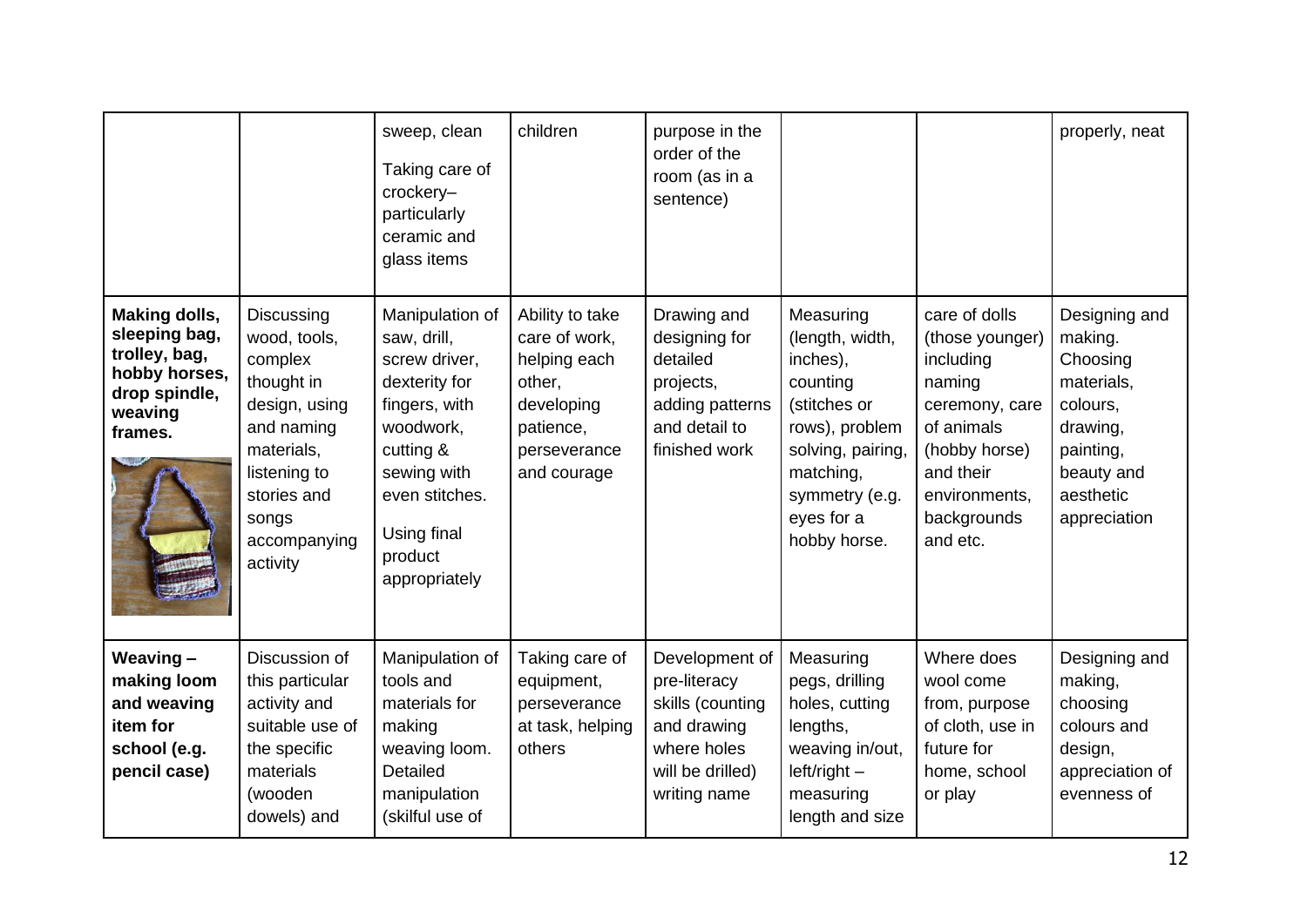| <b>IFERFIT LENGTH</b>                                              | tools (drill/size,<br>why you need<br>pencil case in<br>school)                                      | fingers to<br>weave)                                                                                                                                |                                                                                                         | on loom                                                                                                                                          | of finished<br>article                                                                                              |                                                                                                                                                                                   | weaving                                                                                                                                                             |
|--------------------------------------------------------------------|------------------------------------------------------------------------------------------------------|-----------------------------------------------------------------------------------------------------------------------------------------------------|---------------------------------------------------------------------------------------------------------|--------------------------------------------------------------------------------------------------------------------------------------------------|---------------------------------------------------------------------------------------------------------------------|-----------------------------------------------------------------------------------------------------------------------------------------------------------------------------------|---------------------------------------------------------------------------------------------------------------------------------------------------------------------|
| <b>Making a</b><br>skipping rope<br>and skipping<br>as an activity | Discussing<br>skipping,<br>learning songs<br>and rhymes                                              | Making the<br>handles and<br>rope. Skipping:<br>strength<br>dexterity,<br>agility, co-<br>ordination, co-<br>operation,<br>balance,<br>perseverance | Skipping<br>together with<br>others and on<br>own.<br>Awareness of<br>others, taking<br>turns, patience | Development of<br>pre-literacy<br>skills, singing<br>while jumping                                                                               | Counting<br>forwards and<br>backwards,<br>sometimes<br>over 100 while<br>jumping rope or<br>skipping                | Skipping as<br>cultural activity<br>(English<br>rhymes and<br>skipping<br>games)                                                                                                  | Design and<br>finishing of<br>product<br>aesthetically,<br>skipping games<br>together with<br>others, using<br>ropes in<br>creative and<br>innovative<br>ways       |
| <b>Drawing and</b><br>painting                                     | Discussion of<br>content of<br>picture,<br>listening to<br>silence during<br>part of the<br>activity | Manipulation<br>and proper<br>holding of<br>crayons and<br>brushes,<br>cleaning pots<br>and mixing<br>colours<br>appropriately                      | Drawing age<br>appropriately,<br>appreciation<br>and care for<br>finished work                          | Recognition<br>and ability to<br>form some<br>written words,<br>letters and<br>numbers, own<br>name and<br>others out of<br>their own<br>impulse | Ability to<br>recognise and<br>form numbers<br>and recognise<br>age, geometric<br>shapes<br>(squares,<br>diagonals) | Representation<br>of people,<br>seasons, trees,<br>animals, house,<br>earth, sun<br>moon stars and<br>rainbows,<br>flowers. Keep<br>colours clean,<br>know when<br>clean water is | Imaginative,<br>creative and<br>artistic<br>interpretation,<br>drawing from<br>heart and<br>observation,<br>using and<br>experimenting<br>with colour and<br>design |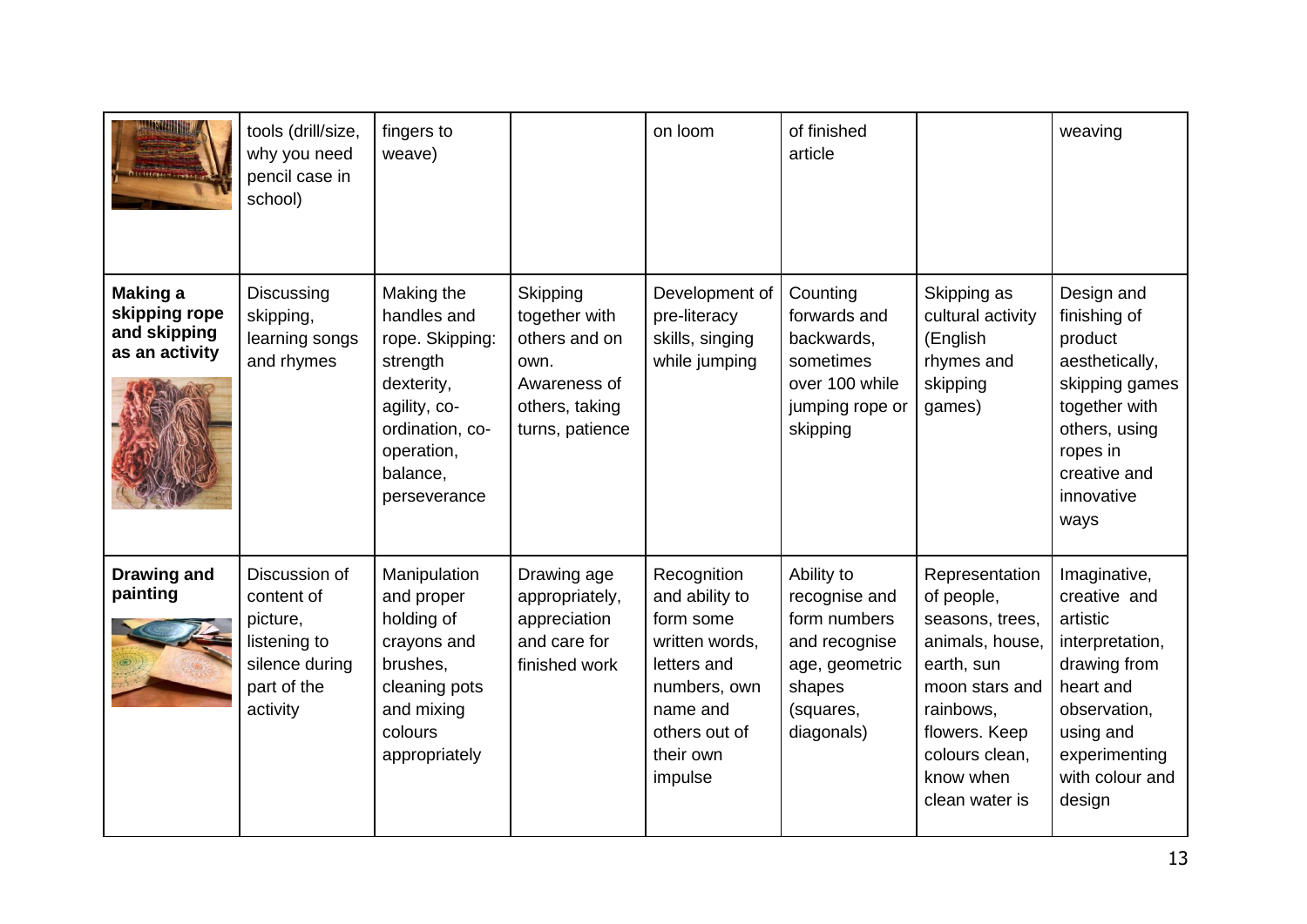|                            |                                                                                                                                                                                         |                                                                                                                                                                                 |                                                                                                                                       |                                                                       |                                                                                                                              | required                                                                                                                                                 |                                                                                                                                                                    |
|----------------------------|-----------------------------------------------------------------------------------------------------------------------------------------------------------------------------------------|---------------------------------------------------------------------------------------------------------------------------------------------------------------------------------|---------------------------------------------------------------------------------------------------------------------------------------|-----------------------------------------------------------------------|------------------------------------------------------------------------------------------------------------------------------|----------------------------------------------------------------------------------------------------------------------------------------------------------|--------------------------------------------------------------------------------------------------------------------------------------------------------------------|
| Ball games and<br>beanbags | Being aware of<br>others using<br>language to<br>communicate,<br>listening,<br>learning<br>rhymes,<br>skipping or<br>throwing songs                                                     | Throwing with<br>one hand and<br>catching with<br>two, hopping<br>sideways,<br>forwards,<br>backwards.<br>Catching,<br>balance, co-<br>ordination, co-<br>operation,<br>agility | Observing and<br>being careful of<br>each other and<br>environment                                                                    | Development of<br>pre literacy<br>skills with<br>songs and<br>shapes. | Shapes,<br>numbers,<br>counting in<br>sequence<br>including<br>backwards or<br>using more<br>complex<br>number<br>sequencing | Understanding<br>of games from<br>different<br>cultures.<br>Awareness of<br>others,<br>environment so<br>that it does not<br>get damaged<br>by equipment | Making<br>beanbags or<br>felt balls.<br>Designing<br>skipping<br>handles, using<br>choice of<br>colours for<br>string. Possibly<br>using dying for<br>the strings. |
| <b>Birthdays</b>           | Discussing<br>birthdays,<br>families, parties<br>and<br>celebrations.<br>Listening to<br>own and<br>others'<br>individually<br>created<br>birthday stories<br>and new<br>birthday songs | Awareness and<br>noticing<br>difference in<br>growing older,<br>physical<br>changes                                                                                             | Discussion of<br>age,<br>awareness of<br>age difference,<br>care of each<br>other and<br>younger<br>children,<br>learning<br>patience | Drawing cards,<br>sometimes<br>writing name or<br>age                 | Counting age,<br>drawing<br>number or<br>maybe number<br>of stars or<br>candles                                              | Awareness of<br>status in family,<br>months of year,<br>involvement of<br>family in<br>celebration                                                       | Making setting<br>beautiful with<br>birthday table,<br>chair, clothing<br>and special<br>events with<br>parents                                                    |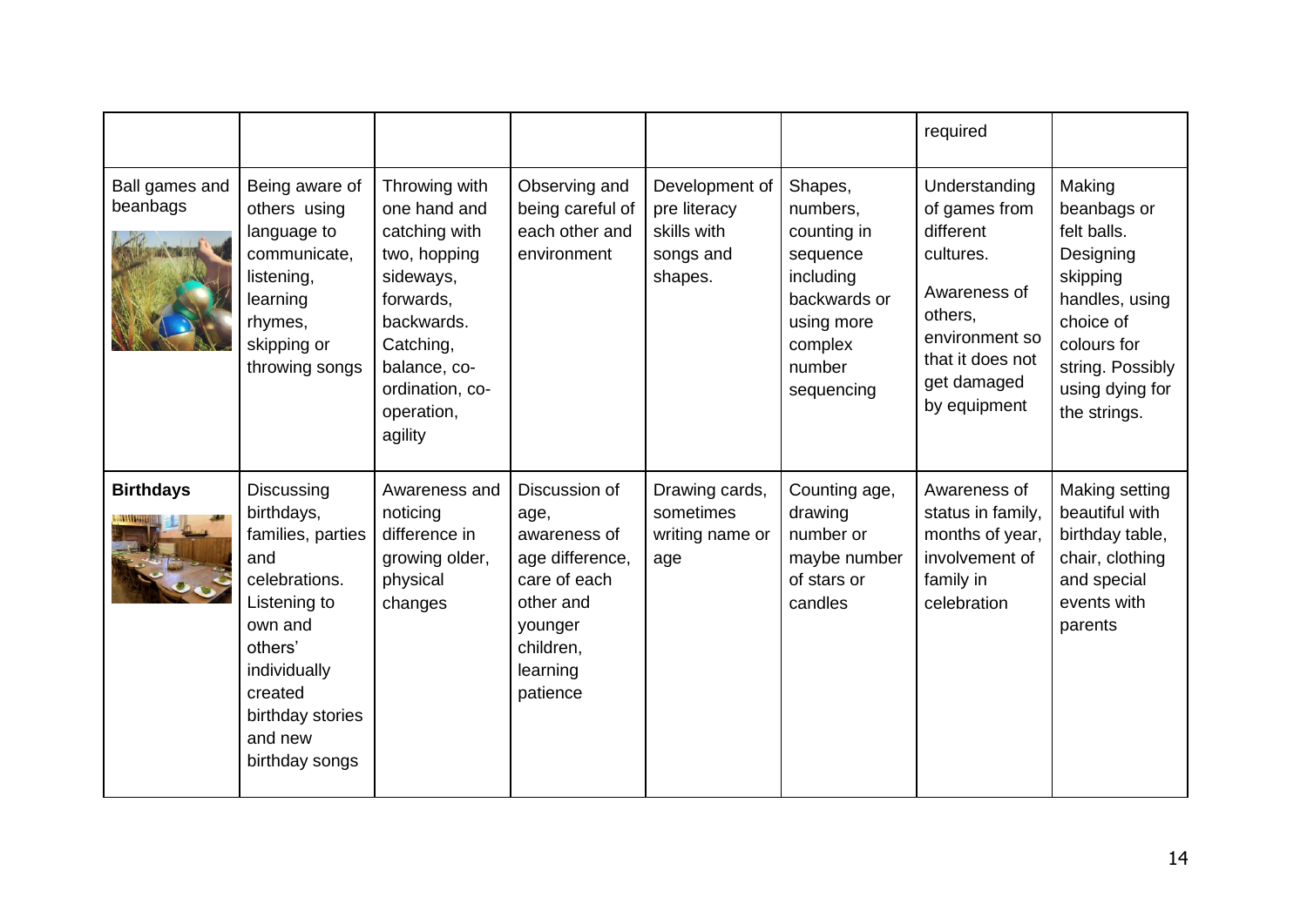| <b>Festivals</b> | Stories, puppet<br>shows,<br>movement and<br>songs in<br>anticipation of<br>and during<br>festivals,<br>discussion of<br>past and future<br>events | Remembering<br>past and<br>anticipating<br>future events,<br>making<br>equipment or<br>food                                                                                                             | Being active in<br>working<br>together with<br>others in<br>preparation and<br>during the<br>celebration or<br>event,<br>understanding<br>the special<br>nature of a<br>festival, awe<br>and wonder -<br>reverential<br>mood. | Drawing or<br>using writing<br>skills to make<br>signs for events                                                                                                   | Counting the<br>days, weeks to<br>the event,<br>seasons, using<br>mathematical<br>concepts to<br>make<br>appropriate<br>equipment<br>such as<br>lanterns,<br>biscuits,<br>Christmas<br>presents,<br>growing Easter<br>gardens etc. | Understanding<br>the meaning of<br>festival through<br>stories or<br>activity,<br>including<br>commonality or<br>difference<br>between<br>cultures and<br>embracing<br>these with<br>others (children<br>family and<br>friends) | Making an<br>aesthetic and<br>beautiful<br>environment for<br>the festival,<br>including<br>decoration,<br>food, music,<br>dance, clothing,<br>drama, |
|------------------|----------------------------------------------------------------------------------------------------------------------------------------------------|---------------------------------------------------------------------------------------------------------------------------------------------------------------------------------------------------------|-------------------------------------------------------------------------------------------------------------------------------------------------------------------------------------------------------------------------------|---------------------------------------------------------------------------------------------------------------------------------------------------------------------|------------------------------------------------------------------------------------------------------------------------------------------------------------------------------------------------------------------------------------|---------------------------------------------------------------------------------------------------------------------------------------------------------------------------------------------------------------------------------|-------------------------------------------------------------------------------------------------------------------------------------------------------|
| 'Will' tasks     | Understanding<br>of task and<br>importance of<br>persisting,<br>discussing and<br>imitating<br>actions and<br>instructions                         | Being capable<br>of activities<br>involved in e.g.<br>cleaning,<br>tidying,<br>watering plants,<br>gardening,<br>raking, sorting,<br>preparing,<br>running<br>errands,<br>washing up,<br>setting table, | Developing<br>perseverance<br>and patience<br>and eagerness<br>to complete<br>tasks, taking<br>care of younger<br>children                                                                                                    | Understanding<br>content of<br>registers and<br>taking them to<br>office,<br>photocopying<br>and printing,<br>tidying &<br>matching<br>wellies,<br>polishing tables | Awareness of<br>$time - hours$ ,<br>minutes, days,<br>using counting<br>in sequence to<br>work with time                                                                                                                           | Importance of<br>taking care of<br>ourselves, each<br>other and the<br>environment<br>(plants, animals<br>$etc.$ )                                                                                                              | Making things<br>clean and shiny<br>and beautiful,<br>decorating<br>room, nature<br>table preparing<br>story ring or<br>lunch table                   |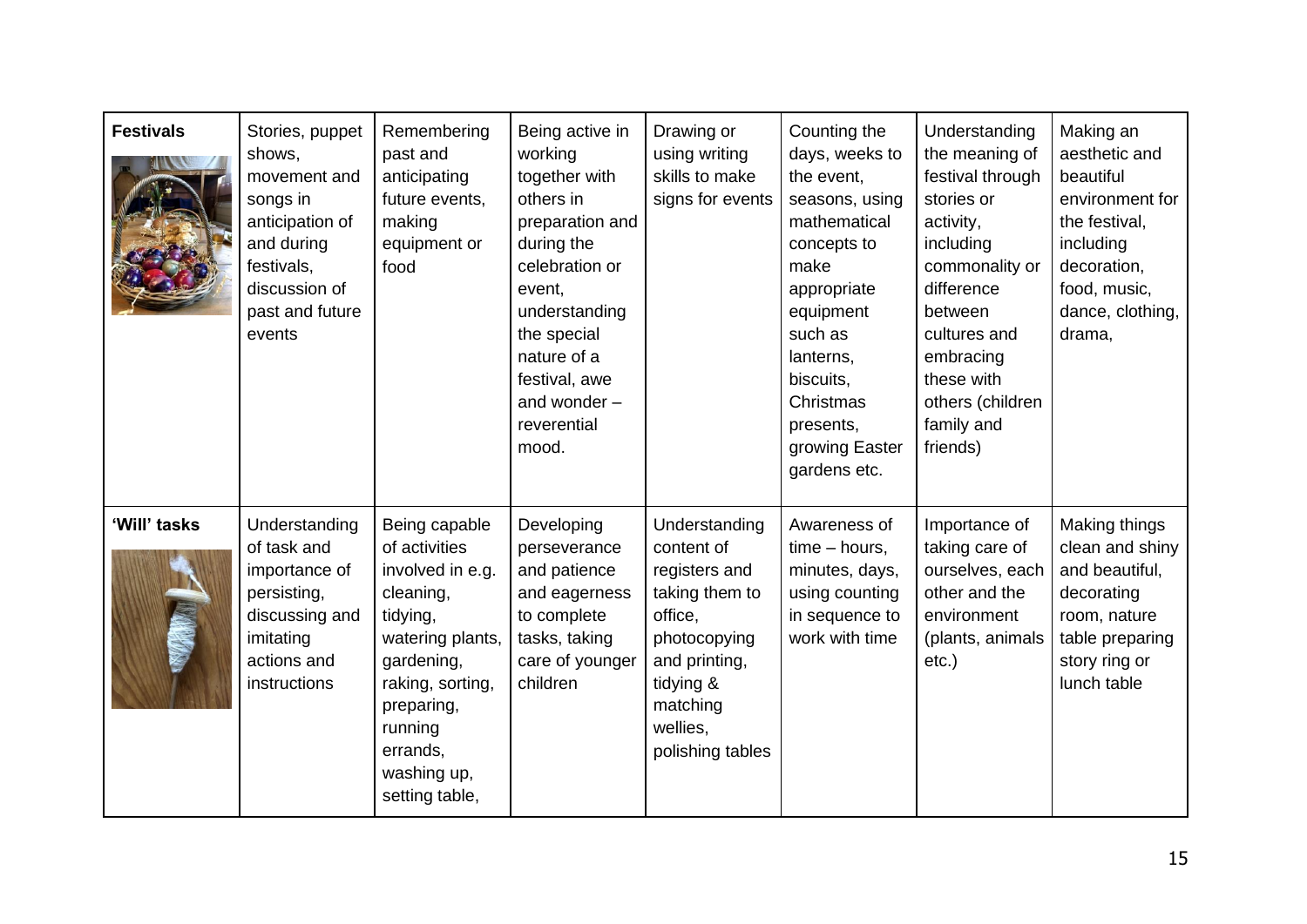|                    |                                                                                                                                                                                               | lighting candle                                                                                                                                                                                  |                                                                                                                                                                                                                  |                                                                                                                                                                     |                                                                                                                                                                                                    |                                                                                                                                                                                                                          |                                                                                                                                                                                                                |
|--------------------|-----------------------------------------------------------------------------------------------------------------------------------------------------------------------------------------------|--------------------------------------------------------------------------------------------------------------------------------------------------------------------------------------------------|------------------------------------------------------------------------------------------------------------------------------------------------------------------------------------------------------------------|---------------------------------------------------------------------------------------------------------------------------------------------------------------------|----------------------------------------------------------------------------------------------------------------------------------------------------------------------------------------------------|--------------------------------------------------------------------------------------------------------------------------------------------------------------------------------------------------------------------------|----------------------------------------------------------------------------------------------------------------------------------------------------------------------------------------------------------------|
| <b>Eurythmy</b>    | Repetition of<br>story, rhyme,<br>sound, poetry,<br>song                                                                                                                                      | Imitated<br>specific<br>movements in<br>time and space<br>such as<br>clapping,<br>stamping to<br>rhythms,<br>balance,<br>control,<br>dimensions in<br>space                                      | Awareness of<br>each other in<br>space,<br>managing self-<br>control &<br>behaviour                                                                                                                              | Learning<br>sounds, vowels<br>and<br>consonants<br>unconsciously<br>in loud/soft,<br>clarity of<br>speech                                                           | Rhythm,<br>repetition, e.g.<br>long, short,<br>shapes, in/out,<br>up/down, space<br>between<br>spirals, circles<br>etc.                                                                            | Imitative<br>gestures of<br>sun, moon,<br>stars, animals,<br>flowers,<br>weather. Loud,<br>soft, polarity                                                                                                                | Expressing<br>speech in<br>movement,<br>dance and<br>movement,<br>sound and<br>pattern,<br>dressing up or<br>using coloured<br>cloths, musical<br>instruments or<br>listening to<br>music                      |
| <b>Indoor Play</b> | Communication<br>Speaking and<br>listening,<br>expressing<br>themselves,<br>understanding,<br>developing<br>narratives and<br>connecting<br>ideas and<br>events to<br>previous<br>experience. | Large and<br>small motor<br>skills to<br>negotiate<br>space, handle<br>equipment and<br>tools. Co-<br>ordinate,<br>control<br>negotiating<br>space in<br>movement,<br>Understanding<br>building: | Playing co-<br>operatively,<br>Organising play<br>and instructing<br>others without<br>being bossy,<br>considering<br>others.<br>Ensuring all<br>have a role.<br>Leading play.<br>Making<br>decisions,<br>taking | Able to<br>make/draw/writ<br>e lists, signs,<br>flags, tickets,<br>using emergent<br>writing and<br>mark making in<br>own style using<br>a variety of<br>materials. | Using<br>mathematical<br>ideas and<br>concepts to<br>organise play<br>e.g.<br>constructions,<br>joining with<br>string or chords<br>complex<br>structures,<br>building,<br>counting<br>'money' for | Recreates real<br>world situations<br>- families,<br>shops,<br>garages,<br>journeys<br>illness, birth of<br>a sibling, death<br>of a pet-<br>replays both<br>sad and happy<br>memories.<br>Adapts own<br>play to that of | <b>Building</b><br>complex<br>structures such<br>as houses,<br>boats, trains<br>and castles.<br>Home play.<br>Using a variety<br>of materials<br>and<br>imagination<br>and invention<br>for the<br>structures. |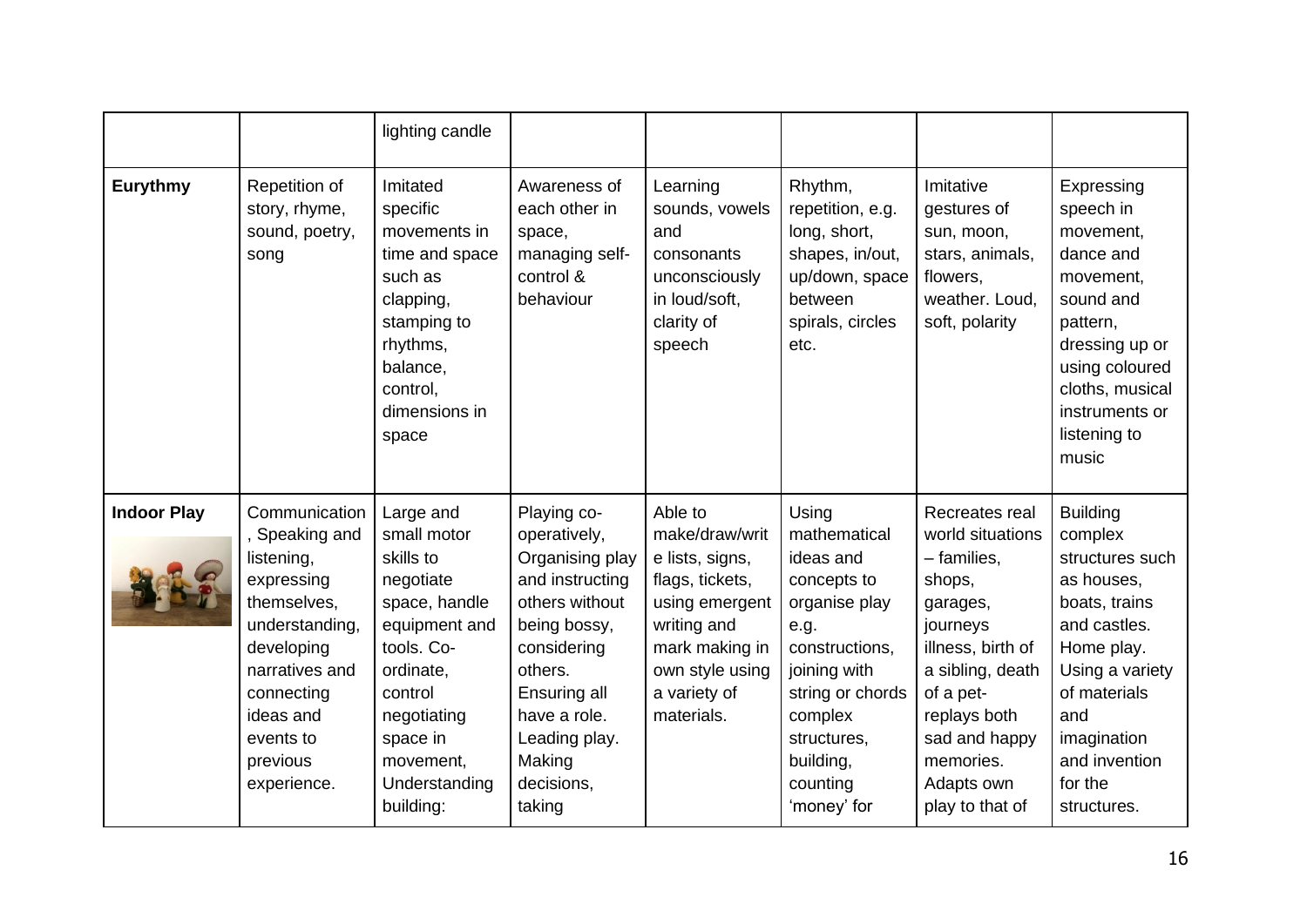|                     |                                                                                                                                     | physical<br>understanding<br>of play<br>construction,<br>e.g. balance<br>weight, lifting<br>tying-together,<br>using own skills<br>and working<br>with others to<br>create play<br>scenarios                                                                                                | leadership role,<br>being confident<br>and<br>authoritative.<br>Empathy play -<br>being the other.<br>Using<br>imagination.                                                                                                              |                                                                                                                                                                                                                                                                                             | shops, using<br>scales to<br>weigh. Tickets<br>for puppet<br>shows or train,<br>counting<br>passengers<br>etc.     | others.                                                                                                                                                     | Dressing up<br>and role play.<br>Able to use<br>props to<br>express ideas<br>and plan.                                                                                                                                                                                                   |
|---------------------|-------------------------------------------------------------------------------------------------------------------------------------|---------------------------------------------------------------------------------------------------------------------------------------------------------------------------------------------------------------------------------------------------------------------------------------------|------------------------------------------------------------------------------------------------------------------------------------------------------------------------------------------------------------------------------------------|---------------------------------------------------------------------------------------------------------------------------------------------------------------------------------------------------------------------------------------------------------------------------------------------|--------------------------------------------------------------------------------------------------------------------|-------------------------------------------------------------------------------------------------------------------------------------------------------------|------------------------------------------------------------------------------------------------------------------------------------------------------------------------------------------------------------------------------------------------------------------------------------------|
| <b>Outdoor Play</b> | Talks about the<br>outdoors,<br>animals,<br>insects, herbs,<br>fruit, veg and<br>other plants,<br>seasons and<br>weather<br>changes | Uses small and<br>large motor<br>movements to<br>handle tool,<br>using and<br>constructing<br>with natural<br>materials such<br>as creating a<br>den in the<br>woods.<br>Sweeps, rakes,<br>digs using<br>appropriate<br>tools, builds,<br>gardens, plants<br>and harvests,<br>able to climb | Ability to<br>organise others<br>in games or<br>play. Shows<br>patience and<br>perseverance.<br>Can choose<br>and pick<br>correct fruit and<br>veg etc<br>independently<br>on request.<br><b>Understands</b><br>ripe/ready to<br>harvest | Communicates<br>in joint activities<br>such as<br>building play<br>structures and<br>playing on or in<br>them. Learns<br>the names of<br>plants, trees,<br>flowers. Reads<br>signs of nature,<br>buds, blossom,<br>fruit. Makes<br>and uses signs<br>(twig arrows,<br>pebble<br>directions) | <b>Understands</b><br>height, depth,<br>counting,<br>months, days,<br>length, breadth<br>and using<br>terminology. | <b>Understands</b><br>and enjoys<br>nature, different<br>places, knows<br>about<br>community and<br>environment.<br>Can cook over<br>fire and chop<br>wood. | Understands<br>functions of<br>technological<br>tools such as<br>apple juice<br>press, garden<br>equipment,<br>water, functions<br>of machines,<br>handling of<br>material such<br>as sheep's<br>wool to final<br>dyed product<br>for weaving,<br>making<br>spinning tops<br>or spinning |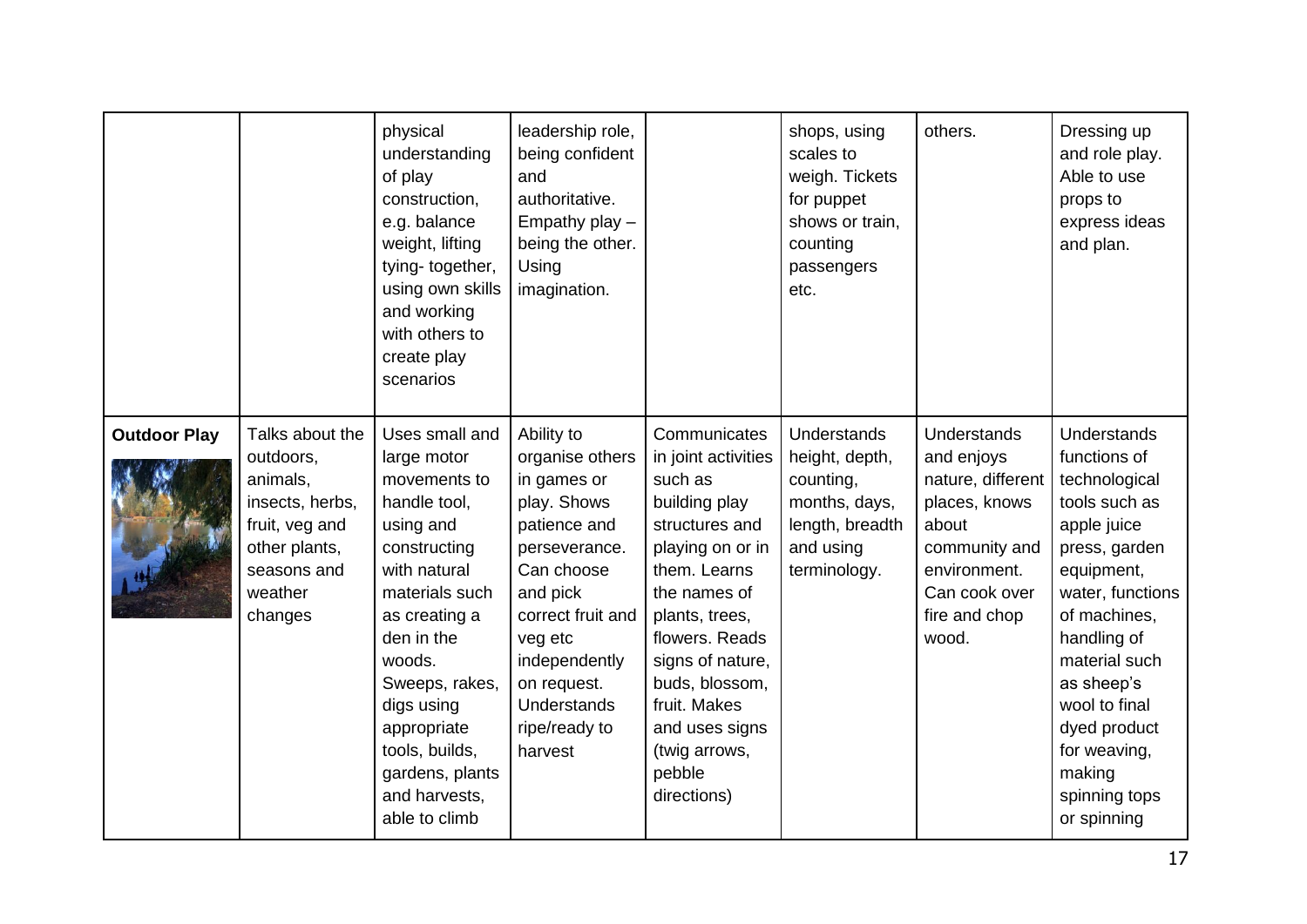|                                                     |                                                                                                                                                                                                                                                                        | trees, e.g. to<br>shake apples.<br>Runs, jumps,<br>climbs, skips,<br>develops<br>dexterity and<br>skill. Aware of<br>risk and limits.                                                                                                            |                                                                                                                                                                                                                                                                                                           |                                                          |                                                                                                                                  |                                                                                                                                                                      | wool, grinding<br>corn, sanding<br>and oiling<br>furniture, |
|-----------------------------------------------------|------------------------------------------------------------------------------------------------------------------------------------------------------------------------------------------------------------------------------------------------------------------------|--------------------------------------------------------------------------------------------------------------------------------------------------------------------------------------------------------------------------------------------------|-----------------------------------------------------------------------------------------------------------------------------------------------------------------------------------------------------------------------------------------------------------------------------------------------------------|----------------------------------------------------------|----------------------------------------------------------------------------------------------------------------------------------|----------------------------------------------------------------------------------------------------------------------------------------------------------------------|-------------------------------------------------------------|
| Daily care of<br>self, others<br>and<br>environment | Talks about<br>physical activity<br>and body<br>consciousness,<br>making choice<br>in food or play,<br>keeping clean,<br>toileting, self-<br>care. Able to<br>express likes<br>and dislikes<br>and<br>preferences.<br><b>Notices</b><br>changes in self<br>and others. | Ability to<br>confidently do<br>up shoes,<br>bows, zips,<br>dress self and<br>others. Brush<br>teeth, hair.<br>Clean room<br>and outdoors<br>using tools<br>correctly such<br>as broom,<br>dustpan and<br>brush, hang<br>washing on line<br>etc. | Helping self<br>and others and<br>showing<br>understanding<br>of what to wear<br>in specific<br>weather, how<br>to dress, keep<br>clean, clean<br>others, toilet<br>independently,<br>serve food.<br>pour drinks,<br>understand<br>importance of<br>self-care and<br>care of others<br>and<br>environment | Recognises<br>signs/names on<br>doors, exits,<br>lockers | Awareness of<br>time, number<br>and using<br>numeracy in<br>daily life and<br>using<br>mathematical<br>language of<br>daily life | Awareness of<br>importance of<br>hygiene, place<br>in world, care<br>of environment<br>and self.<br>Knowing and<br>understanding<br>of similarity and<br>difference. | Aware of<br>beauty, colour,<br>using clothing,              |
| <b>Memory</b>                                       | Talks about                                                                                                                                                                                                                                                            | Calls up                                                                                                                                                                                                                                         | Reminds others                                                                                                                                                                                                                                                                                            | Knows songs,                                             | Counting                                                                                                                         | Understanding                                                                                                                                                        | Performing in                                               |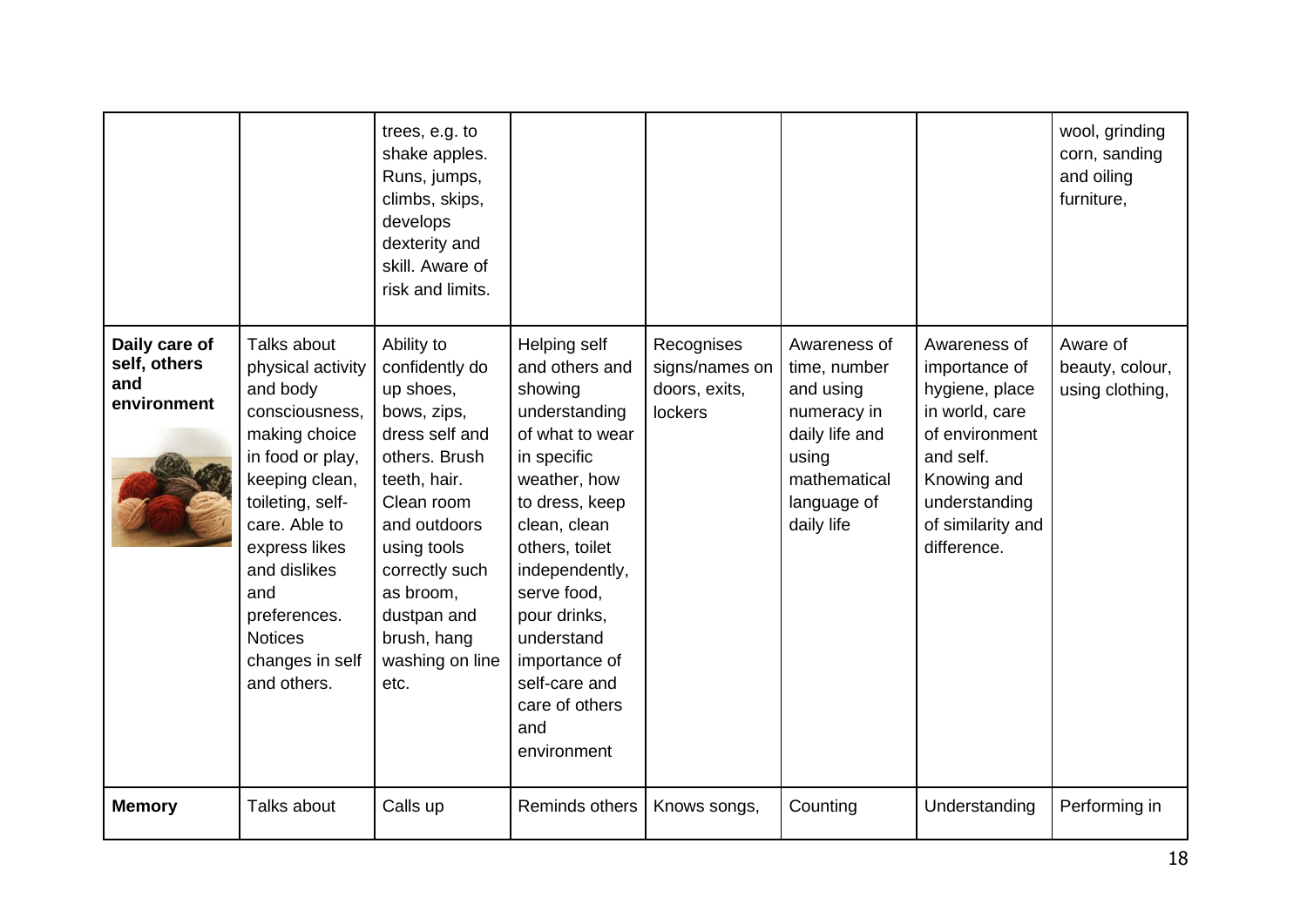|              | past, present<br>and future<br>events                                                                                                                                                                                       | memory in<br>response to<br>direct<br>questioning<br>independent of<br>concrete<br>situations.<br>Activates the<br>process of<br>remembering<br>without<br>prompting. | about events,<br>and looks<br>forward to<br>birthdays,<br>festivals etc.,<br>as well as<br>remembering<br>past<br>experiences<br>and sharing<br>these with<br>others                                                                                      | stories, poems,<br>ring games.                                                                                            | games                                                                                | of specific<br>points of time<br>during the day:<br>break lunch,<br>ring-time<br>before/ after<br>earlier/later<br>etc., days of<br>the week,<br>seasons. | plays with small<br>parts for<br>Christmas and<br>other seasons<br>and<br>celebrations<br>Drawing from<br>memory, my<br>house, my<br>brother,<br>recreating<br>detail                                                                            |
|--------------|-----------------------------------------------------------------------------------------------------------------------------------------------------------------------------------------------------------------------------|-----------------------------------------------------------------------------------------------------------------------------------------------------------------------|-----------------------------------------------------------------------------------------------------------------------------------------------------------------------------------------------------------------------------------------------------------|---------------------------------------------------------------------------------------------------------------------------|--------------------------------------------------------------------------------------|-----------------------------------------------------------------------------------------------------------------------------------------------------------|--------------------------------------------------------------------------------------------------------------------------------------------------------------------------------------------------------------------------------------------------|
| Imagaination | Talks about<br>actual and<br>imagined<br>events, feelings<br>and thoughts<br>able to retell<br>stories in<br>complete<br>sentences.<br>Communicates<br>easily with<br>adults and<br>peers, rhymes<br>and makes up<br>words, | Uses causal<br>thinking, e.g. if<br>one thing<br>happens,<br>another event<br>or result will<br>follow. Plans.<br>Ideas are<br>stimulated from<br>within.             | <b>Sometimes</b><br>goes through a<br>'fallow' time<br>when<br>previously<br>endless ideas<br>for play seem<br>to dry up. e.g.'l<br>don't know<br>what to play/do/<br>I'm bored'.<br>This transforms<br>into: Has an<br>idea of what to<br>play, and then | Is able to<br>pronounce<br>sounds with<br>clarity, playing<br>with nonsense<br>sounds and<br>words, rhymes<br>and riddles | Can imagine<br>large and small<br>$numbers -$<br>Stars, Sun,<br>moon as<br>distances | Can project into<br>other<br>situations. E.g.<br>Imagine if                                                                                               | Drawings of<br>imaginary or<br>representationa<br>I scenes from<br>holiday, story<br>or home.<br>Painting<br>rainbows or<br>house and sun.<br><b>Building small</b><br>towns,<br>seaside's or<br>imaginative<br>worlds in the<br>sand or garden. |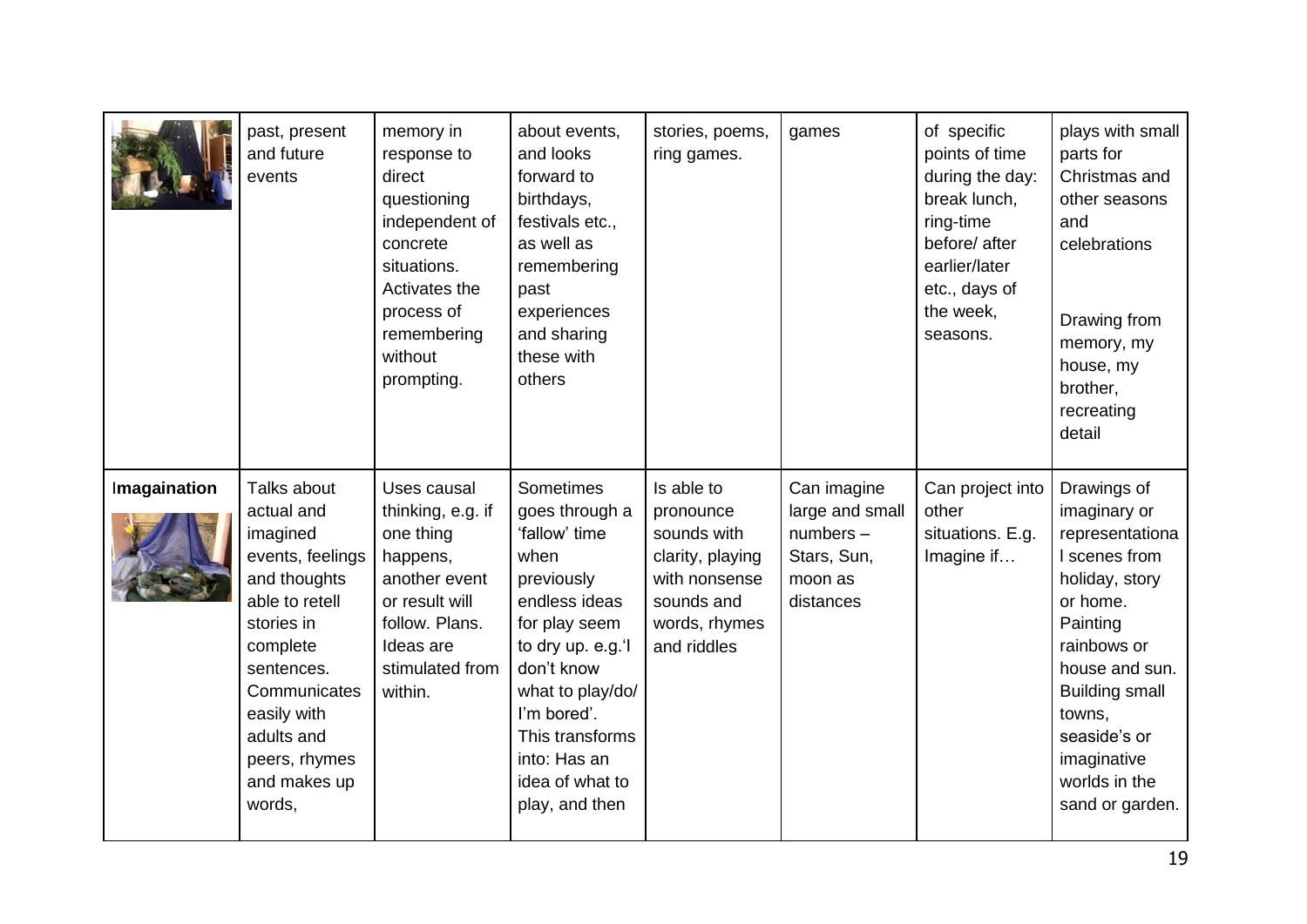|                                               | understands<br>instructions or<br>direction.                                                        |                                                                                                                                                   | looks to<br>environment to<br>gather props<br>and materials<br>or friends to<br>manifest the<br>idea. May<br>reject class-<br>mates for a<br>time, exploring<br>critical<br>judgments -<br>this develops<br>into new social<br>interaction<br>where the child<br>guides/instructs<br>others. |                                                                          |                                             |                                                                                              |                                              |
|-----------------------------------------------|-----------------------------------------------------------------------------------------------------|---------------------------------------------------------------------------------------------------------------------------------------------------|----------------------------------------------------------------------------------------------------------------------------------------------------------------------------------------------------------------------------------------------------------------------------------------------|--------------------------------------------------------------------------|---------------------------------------------|----------------------------------------------------------------------------------------------|----------------------------------------------|
| <b>Emotional</b><br>maturity and<br>behaviour | Ability to<br>express and<br>communicate<br>ideas and be<br>receptive to<br>others.<br>Understands. | Able to sit still<br>for extended<br>periods, follows<br>instructions or<br>acts in<br>accordance<br>with adults<br>expectations or<br>directions | Appreciates the<br>perspective of<br>the other and<br>will describe<br>situations<br>pertaining to<br>others. Verbal<br>reflections on<br>the feelings of<br>others                                                                                                                          | Verbal<br>reflections.<br>physical<br>reflections<br>through<br>drawing. | Shares with<br>fairness - how<br>many each? | Appreciates<br>difference - we<br>are not all the<br>same but we<br>are all to be<br>valued. | Likes to make<br>gifts, cards for<br>others. |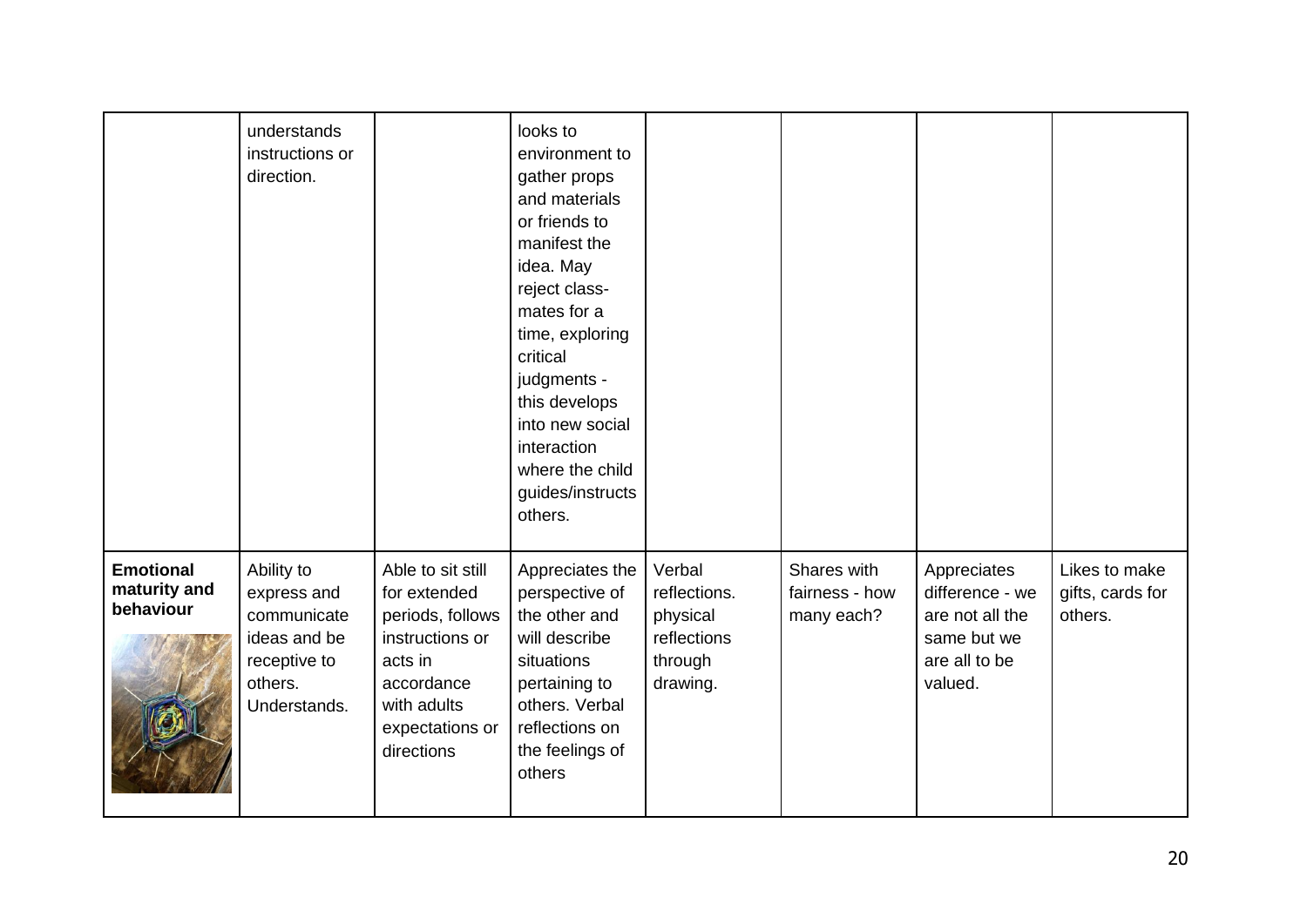## **Lower/Middle School**

Teachers work with and through the children's imagination and their feeling life. The interplay between what lives within the children and what is to be brought to them as lesson content, requires constant flexibility. How a topic is presented to a particular class by one particular teacher, will be quite individual. This relationship to the class is a crucially important factor. The Teacher strives to be aware of each child's inherent capacities and of how these are being fostered through what is thought. The Teacher will set expectations, which are appropriate for the pupils' ability and developmental stage.

Main Lessons are taught by the class teachers for the first two hours of each day, throughout the year. These remain the lynchpin of the teaching for much of the pupils' time. A Main Lesson block usually lasts for 3-4 weeks, which creates a real depth of knowledge and interest. Each class can "live" a topic for that time and engage fully, not just developing their own aptitude but practice each subject's given opportunity for the development of a range of skills.

Main Lessons have a regular rhythm, including rhythmic work including movement, verses and songs, followed by recall of previous learning, new material, artistic work and written book work. Throughout the morning reverence, music, singing, reciting, movement is practiced, as is critical thinking, emotional literacy, respect for others, English language and literature skills (speaking, listening, reading and writing), art and craft skills will all be developed and woven into each topic. The Maths and Science blocks come with its own set of observational and intellectual skills but with the creative, practical and artistic work as well. For example, Maths can be experienced with objects, pictorially and through movement, craft and Geometry.

The curriculum for classes I-VIII:

- works with and through the children's imagination and their feeling life in an ageappropriate way and addresses the development of thinking, feeling and the will as equal and integrated partners.
- offers children, who have highly variable individual needs, gifts and inclinations, not only a wide range of subjects but also a balance of subjects to address academic, artistic, social and moral development equally.
- In doing so taking into account the values of British society and seeking to develop each child's understanding of these in an age appropriate way. It is reflected in the ethos and practice in the school of inclusivity and appreciation of differences.
- enables pupils' motivation arising from enthusiasm. It encourages each child to do his or her very best, i.e. to rise to personal challenges rather than compete with others.
- measures the pupil's progress against external and objective targets, alongside a formative assessment of progress and takes into account the child's qualitative experience of life, school and self.
- Cater for a range of abilities through careful planning and over time accumulated understanding of students strengths and weaknesses
- emphasizes learning through doing. Learning from or through experience and deriving evolving concepts from observations, which are later described and recorded.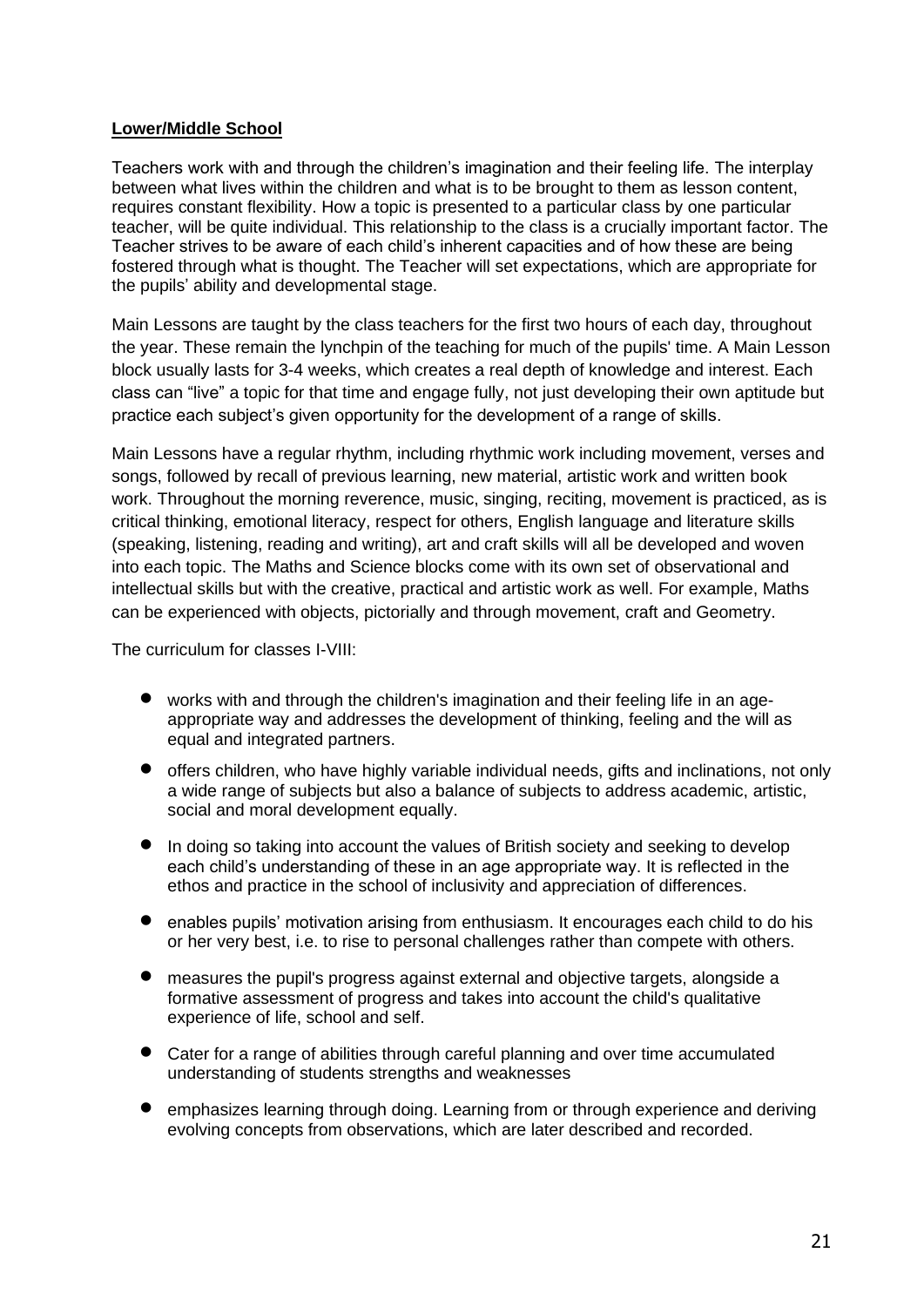- includes a programme of crafts in the weekly timetable (Handwork and woodwork from Class III) , but also experiential learning opportunities that sits alongside and reinforce science, technology and history: "clay to pot", blacksmithing and limekiln project.
- fosters reverence and a deep respect for nature through stories, Science teaching and extensive outdoor curriculum.
- provides games and regular outdoor activities, which are valued parts of the curriculum.
- includes our building and location as an enormous asset our historic building and its associated building project are integrated into many lesson blocks including local history, measuring, science and building.
- utilises London as a classroom, the various museums, places of worship and government buildings makes for excellent outings to complement the teaching.
- includes Religion in classes II-V to provide more opportunities for building reverence and compassion.
- in the Middle school assembly; supports learning of various current topics and issues including equality, anti-bullying, diversity, careers, religion, debating, democracy, justice, charity work, biographies of inspiring youths (Malala, Nujeen) and staying safe.
- provides Foreign Language lessons from the age of six, taught by native speakers, not only for the aim of develop the ability to speak a foreign language but to develop a relationship with Germanic and Latin cultures as well as other. Much appreciated is the language Whitsun festival when the many home languages are shared, as well as other.
- benefits from increasingly being taught by specialist teachers as they grow, in parallel with the class teacher that keeps the strong pastoral care role.
- prepares pupils for transition to next stage in their education, by providing a specialist teacher in the main lessons for Maths and Science (VII and VIII), and weekly lessons Art and Drama (VII and VIII).

.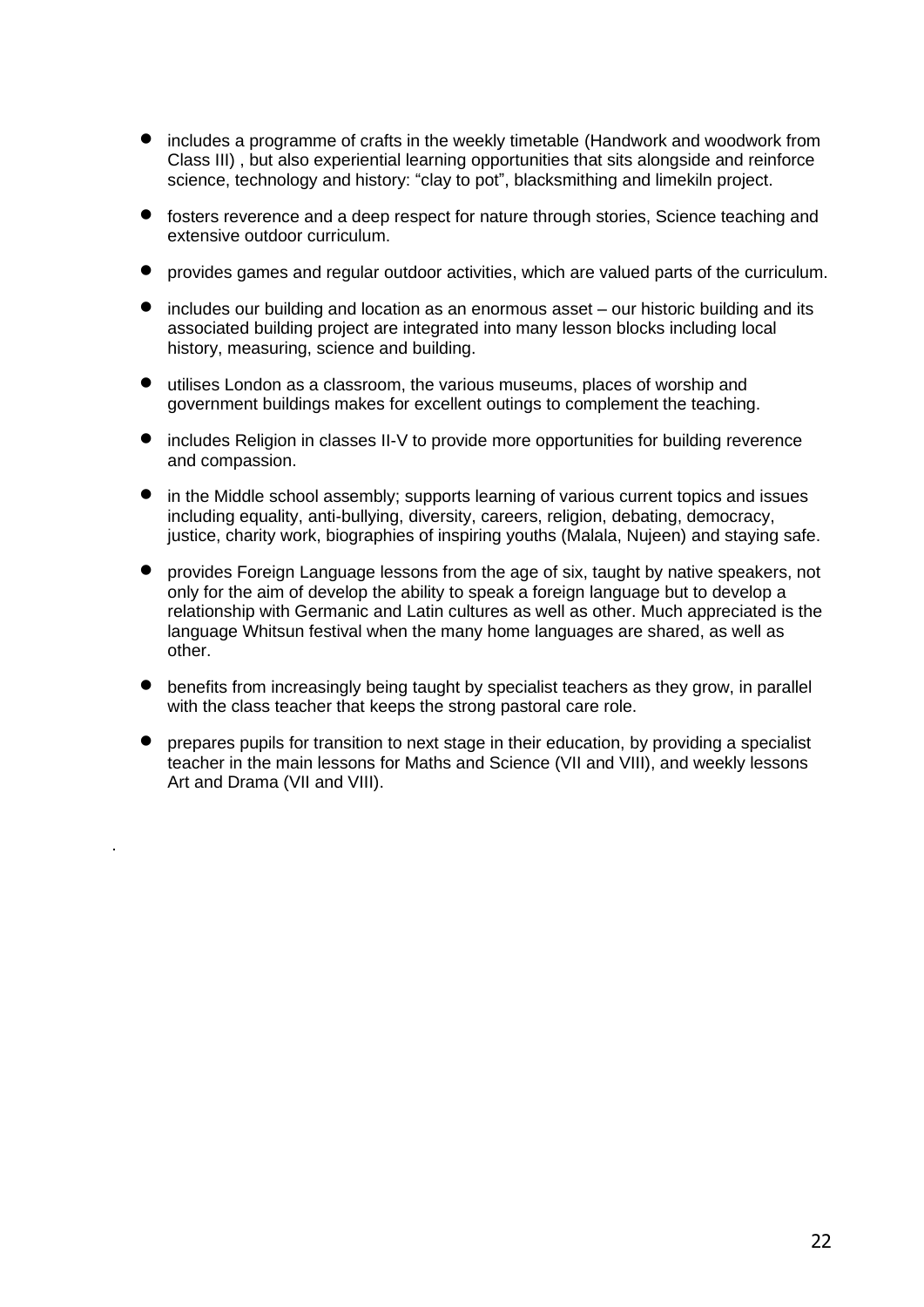|         | Curriculum Overview: Principles, Content, Numeracy and Literacy Skills                                                                                                                                                                                                                                                                                                                                                                                                                                                                                                                                                                                                                                                                                                                                                  |                                                                                                                                                                                                                                                                                                                                                                                                                                                                                                                                                                                                                                                                                                                                                                                                                                                                                                                                                                        |                                                                                                                                                                                                                                                                                                                                                                                                                                                                                                                                                                                                                                                                                                                                                                                                                                                                          |  |  |  |
|---------|-------------------------------------------------------------------------------------------------------------------------------------------------------------------------------------------------------------------------------------------------------------------------------------------------------------------------------------------------------------------------------------------------------------------------------------------------------------------------------------------------------------------------------------------------------------------------------------------------------------------------------------------------------------------------------------------------------------------------------------------------------------------------------------------------------------------------|------------------------------------------------------------------------------------------------------------------------------------------------------------------------------------------------------------------------------------------------------------------------------------------------------------------------------------------------------------------------------------------------------------------------------------------------------------------------------------------------------------------------------------------------------------------------------------------------------------------------------------------------------------------------------------------------------------------------------------------------------------------------------------------------------------------------------------------------------------------------------------------------------------------------------------------------------------------------|--------------------------------------------------------------------------------------------------------------------------------------------------------------------------------------------------------------------------------------------------------------------------------------------------------------------------------------------------------------------------------------------------------------------------------------------------------------------------------------------------------------------------------------------------------------------------------------------------------------------------------------------------------------------------------------------------------------------------------------------------------------------------------------------------------------------------------------------------------------------------|--|--|--|
| Class 1 | The Child's capacity for<br>independent, representational and<br>pictorial thinking Is now beginning<br>to develop, and formal methods of<br>teaching literacy, numeracy and<br>other disciplines are introduced.<br>Movement, pictures, stories,<br>Drawing, Games And Rhythmic<br>Activity support the development of<br>Numeracy, Literacy and artistically-<br>presented work.<br>Good habits of classroom life and<br>work are established to form a<br>basis for learning at school, whilst<br>cultivating a reverence for Nature,<br>care for the environment, respect<br>for others, interest in the world and<br>a feeling of confidence in the<br>teachers who are there to guide<br>and support and enable the<br>children to become a socially<br>cohesive group, who care for and<br>listen to each other. | <b>MAIN LESSONS:</b><br>Literacy, Numeracy: Fairy Tales, Nature<br>stories, Pedagogical stories and Form<br>drawing.<br>RHYTHMIC ACTIVITIES: Skipping,<br>clapping, stepping and finger games,<br>recorders, singing, recitation, counting<br><b>EXTRA MAIN:</b><br>Extended Main lesson work and form<br>drawing to prepare for spatial orientation<br>and correct formation of letters and<br>numbers<br><b>SUBJECT LESSONS:</b><br>French and German- oral activities<br>building up vocabulary and a basis for<br>grammar, as well as an experience of<br>French/German culture.<br>Handwork - knitting and sewing<br>(developing motor skills)<br>Eurythmy – supporting use of body to<br>express speech and movement)<br>Painting - quality of primary colours<br>through stories exploring their<br>characteristics<br><b>TYPICAL LOCAL OUTINGS:</b><br>New River Walk, King Henry's Walk<br>Community Garden, Little Angel Theatre<br><b>TYPICAL DAY TRIP:</b> | Numeracy:<br>Count up to 110, work with number bonds<br>of 10, work with the four processes using<br>numbers up to 20 in written form, Familiar<br>with times tables by heart starting with 2, 5<br>and 10 and then the others up to 7 times,<br>work with number problems and mental<br>maths, and apply mathematical language<br>and concepts, sequences and patterns.<br>Literacy:<br>Recognise and write the letters of the<br>alphabet and their corresponding sounds.<br>Familiar with a variety of sounds through<br>rhyming. Copy sentences accurately. Read<br>and understand what is written. Able to<br>write from left to right, from top to bottom<br>accurately. Spell and read simple familiar<br>words, including words containing some<br>blends/digraphs. Sense of narrative<br>structure, sense of style, vocabulary and<br>grammar through listening |  |  |  |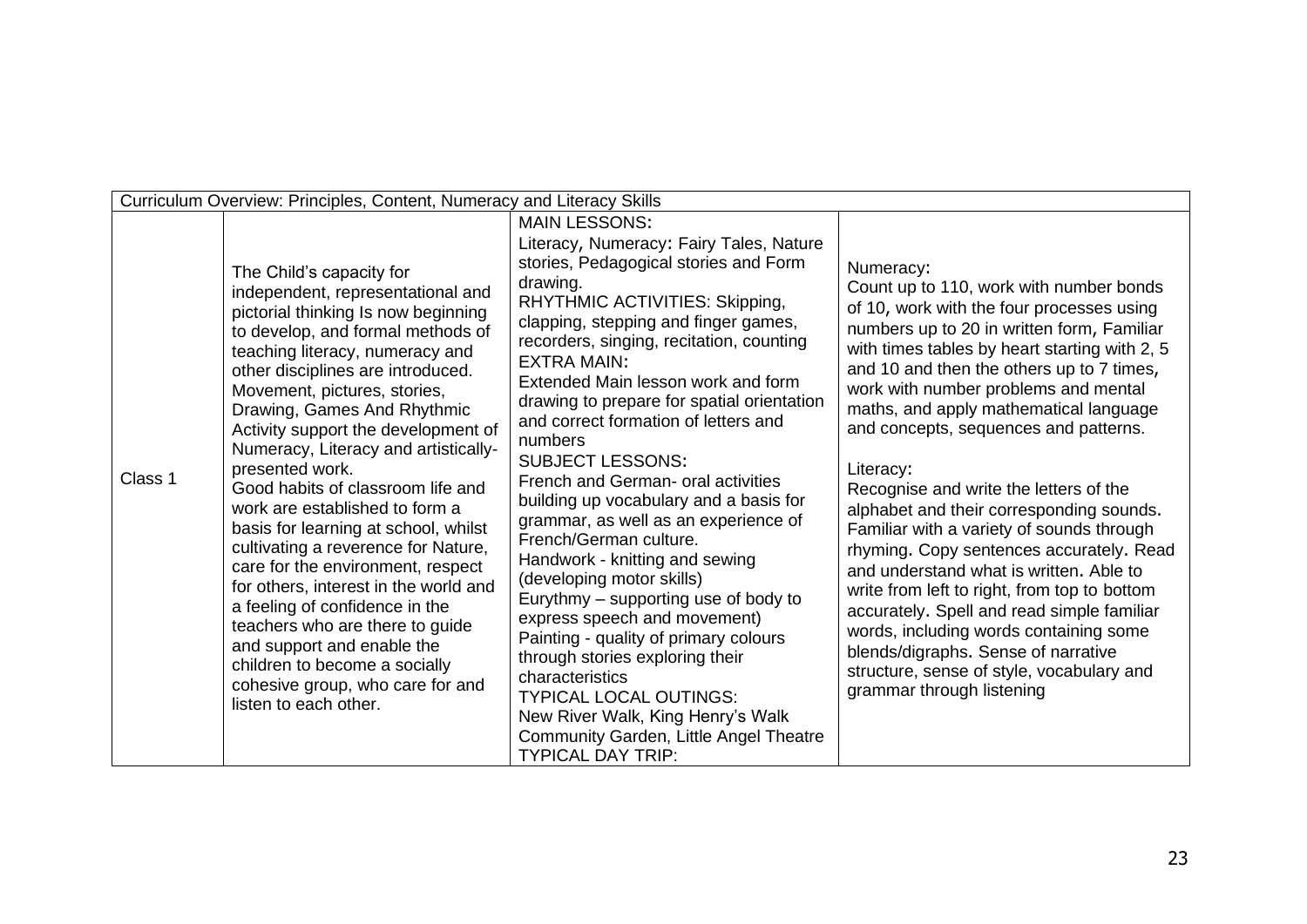| Class 2 | In Class 2 we foster the growth of<br>the child's personal thought-<br>pictures as cognitively the child<br>continues to respond within a<br>learning context where pictorial<br>content is foremost cultivating a<br>sense for the breadth and richness<br>of language, feelings and emotions<br>through stories.<br>Gross and fine motor skills are<br>cultivated and refined.<br>Numeracy skills are developed<br>through stories and active physical<br>number work. Movement and<br>rhythmic activity support the<br>development of numeracy, literacy<br>and artistically- presented work.<br>Goodness and morality are<br>addressed through stories,<br>Festivals. Eurythmy supports the<br>child to use their body to express<br>speech and movement. | MAIN LESSONS: Numeracy and<br>Literacy; Fables/Nature stories, Saints'<br>stories, Pedagogical stories and<br>Legends, Class Play<br><b>RHYTHMIC ACTIVITIES:</b><br>Skipping, clapping, stepping and finger<br>games, recorder and singing, recitation<br>of poems and timetables.<br><b>EXTRA MAIN:</b><br>Extended main lesson work Literacy,<br>Numeracy, Form Drawing<br><b>SUBJECT LESSONS:</b><br>French, German, Religion, Handwork,<br>Woodwork, Eurythmy, Games, Painting.<br><b>LOCAL OUTINGS:</b><br>Hampstead Heath, King Henry's walk<br>Community Garden, Little Angel Theatre<br><b>TYPICAL DAY TRIP:</b><br>Groombridge Enchanted Garden | Numeracy:<br>Differentiate between odd/even numbers.<br>Recognize, analyse and count numbers up<br>to 1,000 Working knowledge of tables 1-12.<br>Able to apply tables to division. Aware of<br>patterns in tables. Can use place value to<br>four places. Can carry numbers across<br>columns.<br>Literacy:<br>Able to form plurals by adding s or es. Can<br>recognise, write and read printed letters and<br>cursive script. Able to read and spell simple<br>words with consonant and vowel digraphs<br>and 2 letter consonant blends; familiar with<br>soft 'c' and magic 'e' rule; can spell using 3<br>letter blends and read and spell common<br>letter combinations Able to read, write and<br>spell with familiar topics and words. Can<br>write short description of recently learnt<br>stories/events. |
|---------|---------------------------------------------------------------------------------------------------------------------------------------------------------------------------------------------------------------------------------------------------------------------------------------------------------------------------------------------------------------------------------------------------------------------------------------------------------------------------------------------------------------------------------------------------------------------------------------------------------------------------------------------------------------------------------------------------------------------------------------------------------------|----------------------------------------------------------------------------------------------------------------------------------------------------------------------------------------------------------------------------------------------------------------------------------------------------------------------------------------------------------------------------------------------------------------------------------------------------------------------------------------------------------------------------------------------------------------------------------------------------------------------------------------------------------|-------------------------------------------------------------------------------------------------------------------------------------------------------------------------------------------------------------------------------------------------------------------------------------------------------------------------------------------------------------------------------------------------------------------------------------------------------------------------------------------------------------------------------------------------------------------------------------------------------------------------------------------------------------------------------------------------------------------------------------------------------------------------------------------------------------------|
| Class 3 | Significant changes in the child's<br>physiological, psychological and<br>cognitive make-up, which<br>manifests in increased self-<br>awareness. Experiences are felt<br>more strongly, and a growing<br>sense of objectivity develops.<br>Questions, doubts, aloneness and<br>a tendency to criticism manifest<br>and change both behaviour and the<br>child's psychological landscape.<br>The child develops a new interest<br>in the material, practical world. This<br>is met by both indoor and outdoor                                                                                                                                                                                                                                                  | <b>MAIN LESSONS:</b><br>Hebrew Mythology: Old Testament<br>stories Nature studies: Farming and<br>Technology: building, Musical Notation,<br>Measurement, Class Play<br><b>RHYTHMIC ACTIVITIES:</b><br>Skipping, clapping, stepping and finger<br>games, recorder and singing, recitation<br>of poems and time tables.<br><b>EXTRA MAIN:</b><br>Literacy, Numeracy, Form drawing,<br>Shelter building<br><b>SUBJECT LESSONS:</b><br>French and German, Religion, Music,                                                                                                                                                                                  | Numeracy:<br>Able to add and subtract into the thousands.<br>Can divide using units as divisor. Familiar<br>with tables up to 12x. Aware of square<br>numbers as a sequence to 225. Able to do<br>simple practical problem solving involving<br>measurement of time, weight, length.<br>Literacy:<br>Able to read simple books aloud and<br>silently; to read aloud text with familiar<br>words. Can recognize when a sentence<br>stops; able to use capital letters and full                                                                                                                                                                                                                                                                                                                                     |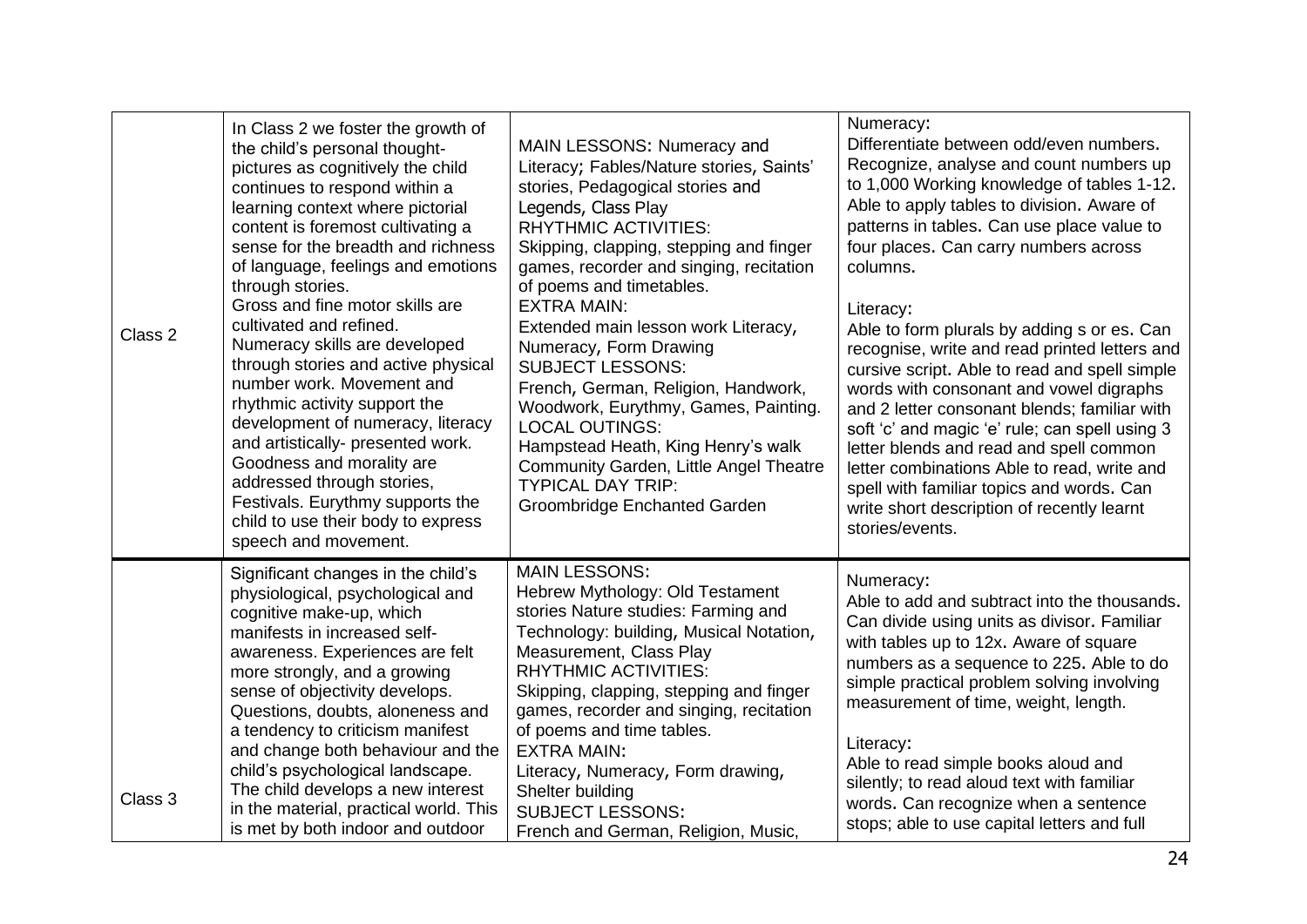|         | learning activities that include<br>measurement, building, farming,<br>baking, cooking and craft work.<br>This fosters a sense of<br>responsibility for the physical<br>environment.                                                                                                                                                                                                                                                                                                                                                                                                                                                                                                                                                                                                                                                                                                                                                                                                 | Handwork, Woodwork, Eurythmy,<br>Games, Painting, Gardening and<br>Farming<br><b>LOCAL OUTINGS:</b><br><b>Hampstead Heath</b><br><b>TYPICAL DAY TRIP:</b><br>Weald and Downland Outdoor Museum<br><b>RESIDENTIAL TRIP:</b><br>Farming trip to Plaw Hatch Farm                                                                                                                                                                                                                                                                                                                                                                                                                                                                             | stops.<br>Able to recognise and characterise verbs,<br>nouns, adjectives and adverbs. Writes in<br>well-formed, cursive script. Can recite<br>poetry; perform in plays. Able to recall<br>complex stories and events. Familiar with<br>use of soft 'g'; can spell simple compound<br>words; can recognize common homophones                                                                                                                                                                                                                                                                                                                                                                 |
|---------|--------------------------------------------------------------------------------------------------------------------------------------------------------------------------------------------------------------------------------------------------------------------------------------------------------------------------------------------------------------------------------------------------------------------------------------------------------------------------------------------------------------------------------------------------------------------------------------------------------------------------------------------------------------------------------------------------------------------------------------------------------------------------------------------------------------------------------------------------------------------------------------------------------------------------------------------------------------------------------------|-------------------------------------------------------------------------------------------------------------------------------------------------------------------------------------------------------------------------------------------------------------------------------------------------------------------------------------------------------------------------------------------------------------------------------------------------------------------------------------------------------------------------------------------------------------------------------------------------------------------------------------------------------------------------------------------------------------------------------------------|---------------------------------------------------------------------------------------------------------------------------------------------------------------------------------------------------------------------------------------------------------------------------------------------------------------------------------------------------------------------------------------------------------------------------------------------------------------------------------------------------------------------------------------------------------------------------------------------------------------------------------------------------------------------------------------------|
| Class 4 | In class 4 the curriculum develops<br>a focus on the beginnings of<br>independent learning. The child<br>separates from his or her<br>surrounding and the 'I-You' polarity<br>strengthens. The child begins to<br>understand and think<br>independently of his or her sense-<br>experiences, to formulate concepts<br>and to classify the world. The child<br>begins to learn to think and reason<br>logically and shows an eagerness<br>to learn about the world, namely<br>'this world' versus 'his/her world'.<br>A start is made on natural science<br>with a phenomenological study of<br>the animal kingdom in relation to<br>the human being to meet a quality<br>of vigour and eagerness to look at<br>and learn about the world that is<br>strengthened by studying the local<br>surroundings.<br>The child's physical body gains<br>strength and sustained physical<br>effort is possible. Stamina<br>combined with skill, evidences itself<br>in movement, poised between | <b>MAIN LESSONS:</b><br>Maths, Literacy, Norse Mythology, Local<br>Geography, The Human Being and the<br>Animal Kingdom, Class Play.<br><b>RHYTHMIC ACTIVITIES:</b><br>Recorders, singing, movement<br>sequences, speech and verse recitation<br><b>EXTRA MAIN:</b><br>Extended Main Lesson work, Literacy,<br>Numeracy<br><b>SUBJECT LESSONS:</b><br>French, German, Religion, Handwork,<br>Woodwork, Gardening, Eurythmy,<br>Games, Music, Violin, Painting, Form<br>Drawing.<br><b>LOCAL OUTINGS:</b><br>Hampstead Heath, Exploring London<br>rivers and buildings, London Canal<br>Museum, Animal life in London; Wetland<br>Centre and Zoo.<br><b>RESIDENTIAL TRIP:</b><br>Craft Camp: Clay to pot and introductory<br>blacksmithing | Maths:<br>Able to do long multiplication and division.<br>Can work with simple fractions and fraction<br>calculations using all four processes. Able<br>to find Lowest Common Multiple and<br>Highest Common Factor. Can answer<br>complex mental arithmetic questions<br>involving a mix of processes. Knows and<br>can apply the tables 1-12 out of sequence.<br>English:<br>Able to use a dictionary. Familiar with<br>punctuation for 4 types of sentences. Writes<br>with an ink pen. Can write a formal letter.<br>Can read confidently and independently.<br>Familiar with irregular spelling forms. Knows<br>and uses simple past, present, future<br>tenses. Knows parts of speech |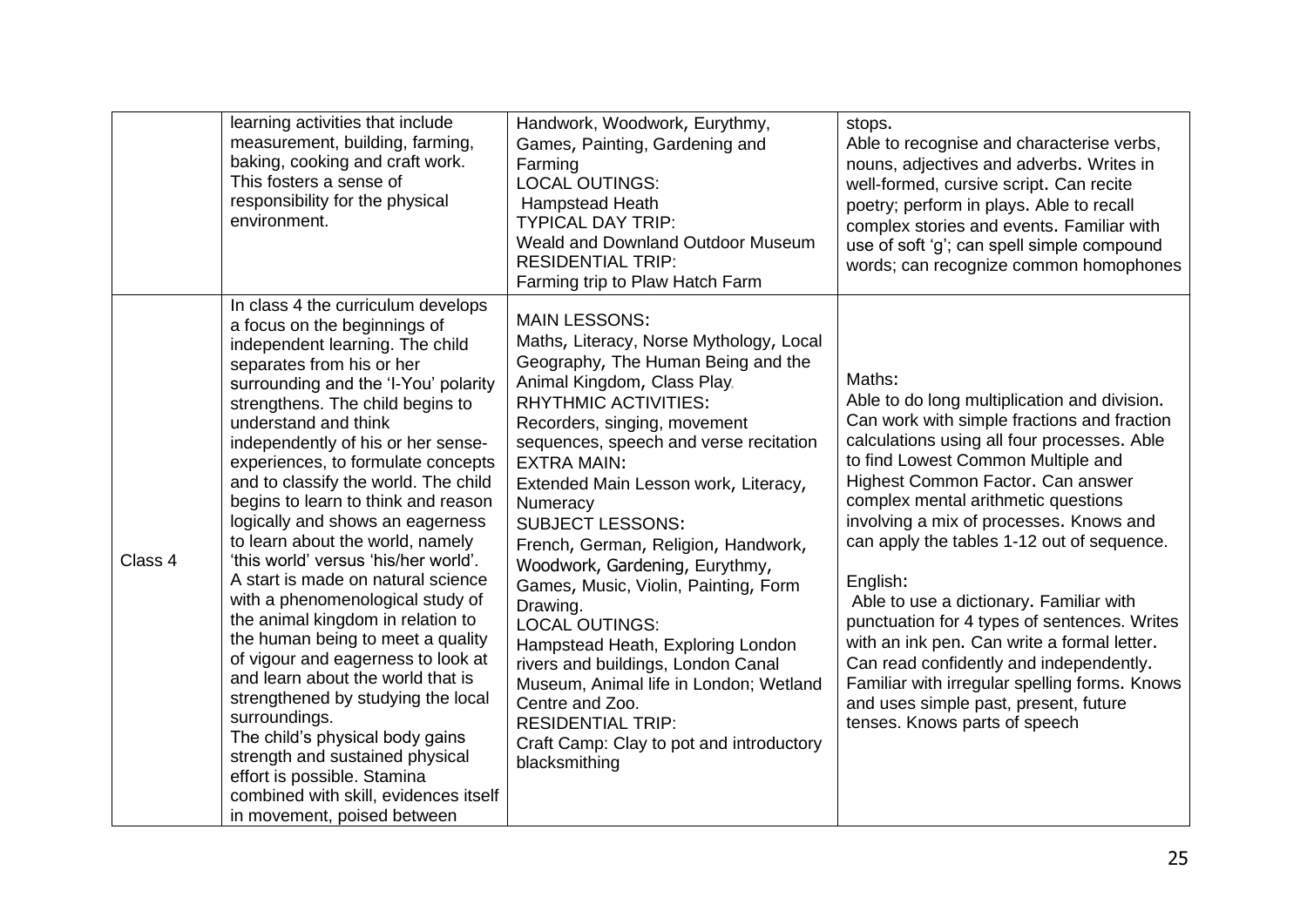|                    | levity and gravity. The transition<br>from early childhood is complete,<br>although the transition into puberty<br>has not yet begun.                                                                                                                                                                                                                                                                                                                                                                                                                                                                                                                                                                                                                                                                                                                |                                                                                                                                                                                                                                                                                                                                                                                                                                                                                                                                                                                                                                                                                                                                                                            |                                                                                                                                                                                                                                                                                                                                                                                                                                                                                                                                                                                                                                                                                                                                                                                                                                                                             |
|--------------------|------------------------------------------------------------------------------------------------------------------------------------------------------------------------------------------------------------------------------------------------------------------------------------------------------------------------------------------------------------------------------------------------------------------------------------------------------------------------------------------------------------------------------------------------------------------------------------------------------------------------------------------------------------------------------------------------------------------------------------------------------------------------------------------------------------------------------------------------------|----------------------------------------------------------------------------------------------------------------------------------------------------------------------------------------------------------------------------------------------------------------------------------------------------------------------------------------------------------------------------------------------------------------------------------------------------------------------------------------------------------------------------------------------------------------------------------------------------------------------------------------------------------------------------------------------------------------------------------------------------------------------------|-----------------------------------------------------------------------------------------------------------------------------------------------------------------------------------------------------------------------------------------------------------------------------------------------------------------------------------------------------------------------------------------------------------------------------------------------------------------------------------------------------------------------------------------------------------------------------------------------------------------------------------------------------------------------------------------------------------------------------------------------------------------------------------------------------------------------------------------------------------------------------|
| Class <sub>5</sub> | At the age 10/11, the children are<br>at the midpoint between birth and<br>maturity (21), class 5 is a pivotal<br>point between childhood and<br>puberty. Children are more able to<br>understand questions and<br>phenomena in a realistic and<br>reasoning manner, the awareness<br>of 'self' becomes stronger and a<br>powerful group dynamic can<br>emerge in class. Characteristic of<br>this age is movement that is co-<br>ordinated, balanced and<br>harmonious. A study of Ancient<br>Greek mythology and history<br>culminates in a re-creation<br>of the Olympic games in the<br>summer term. Memory is facilitated<br>and built upon by rhythmical<br>presentation of material, nourishing<br>a newly-matured cardio/vascular<br>inter-relationship. The beat of the<br>heart and breathing are typically<br>more stable after this age. | <b>MAIN LESSONS</b><br>Ancient Mythologies and cultures,<br>Ancient Civilisations and birth of<br>democratic ideals, Geography - the<br>British Isles, Botany - the Plant<br>Kingdom, Maths - (Fractions, Decimals,<br>Freehand Geometry) Class Play<br><b>RHYTHMIC ACTIVITIES:</b><br>Recorders, singing, movement, speech<br>and verse recitation<br><b>EXTRA MAIN:</b><br>Literacy, Numeracy<br><b>SUBJECT LESSONS:</b><br>French, German, Religion, Music, Violin<br>Handwork, Woodwork, Gardening,<br>Eurythmy, Games, Painting, Modelling,<br><b>LOCAL OUTINGS:</b><br>British Museum, Kew Gardens, Neasden<br>temple, Houses of Parliament<br><b>TYPICAL DAY TRIP: Seven Sisters</b><br>coastal walk<br><b>RESIDENTIAL TRIP:</b><br><b>Olympics at Michael Hall</b> | Maths:<br>Can apply all 4 processes using more<br>complex fractions Able to change fractions<br>into decimal fractions. Able to work with<br>decimal fractions, with all four processes,<br>including long division and long<br>multiplication Can apply the rule of 3 to<br>practical problems. Familiar with and able to<br>form freehand geometric shapes - circles,<br>quadrangles, triangles, polygons - with a<br>good degree of accuracy. Familiar with<br>angles in triangles and quadrangles.<br>Familiar with the Pythagoras theorem.<br>English:<br>Can read aloud fluently, with awareness of<br>punctuation. Able to take down a dictation.<br>Able to use common suffixes and prefixes.<br>Able to use direct speech.<br>Know and use all major parts of speech.<br>Know and use the active and passive<br>moods Can use more complex forms of the<br>tenses. |
|                    | In class 6 we see evidence of the<br>potential for self-reflection and the<br>need for clear rules and boundaries<br>within which to structure this<br>development. The limbs begin to                                                                                                                                                                                                                                                                                                                                                                                                                                                                                                                                                                                                                                                               | <b>MAIN LESSONS:</b><br>History - Rome to Middle Ages,<br>Geology, Geography - European and<br>whole world, Maths - percentages and<br>business-maths, Science - the Physical                                                                                                                                                                                                                                                                                                                                                                                                                                                                                                                                                                                              | Maths:<br>Able to use and convert percentages to<br>fractions and vice versa; able to calculate<br>percentages and to work with estimation<br>and averages. Able to read co-ordinates.                                                                                                                                                                                                                                                                                                                                                                                                                                                                                                                                                                                                                                                                                      |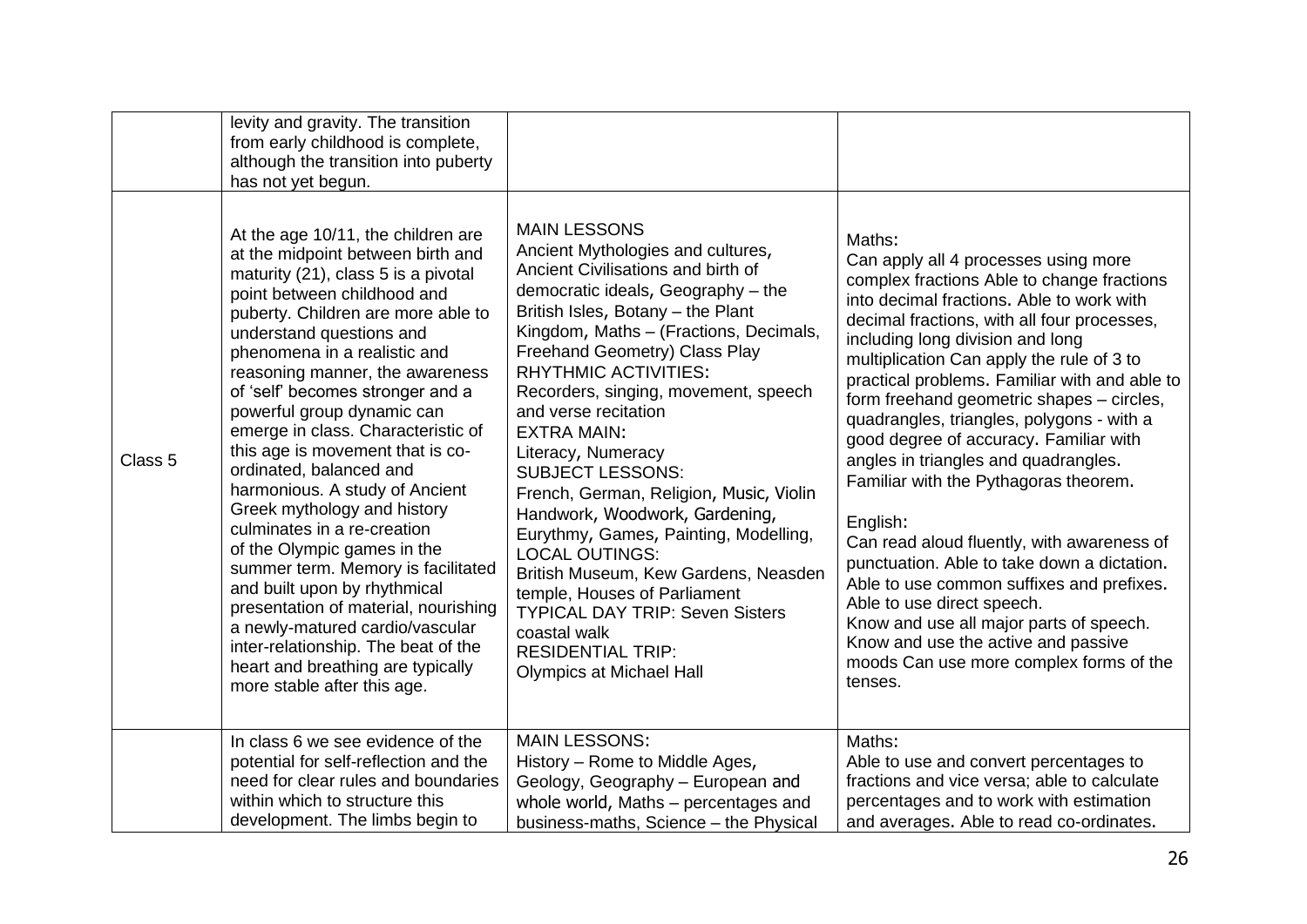| Class 6 | lengthen and the child starts to<br>experience a 'fall' into gravity.<br>Physiologically, some pupils might<br>enter into puberty and the first birth<br>pangs of individuality are felt.<br>The faculties of scientific, abstract,<br>causal thinking come to the fore<br>and the child develops a growing<br>appetite for factual knowledge<br>about the world around them. The<br>child evidences an emerging<br>potential for self-reflection.<br>For example: within History (Rome<br>to the Middle Ages) one sees the<br>conflicting role of the individual and<br>the group; within<br>Geology: one sees the 'inside'<br>story reflecting the child's inner<br>turmoil on the eve of adolescence. | Sciences: Heat, Sound, Light and<br>Magnetism, Static Electricity, Science -<br>Life Sciences - Life Cycles Historical<br>Biographies, Class Play<br><b>RHYTHMIC ACTIVITIES:</b><br>Movement / social games / recitation /<br>singing / recorders<br><b>EXTRA MAIN:</b><br>English, Art<br><b>SUBJECT LESSONS:</b><br>Maths, French, German, Assembly<br>(PSHE and careers advise), Handwork,<br>Woodwork, Gardening, Eurythmy,<br>Games (kayaking), Music, Choir,<br><b>LOCAL OUTINGS:</b><br>British Museum, Roman sights, Museum<br>of London, Houses of Parliament,<br>Science Museum, Natural History<br>Museum (Geology), Regent's park<br>Mosque<br><b>TYPICAL DAY TRIP:</b><br>Geological field trip and/or Roman ruins<br><b>RESIDENTIAL TRIP:</b><br>Geology and Romans inspired (Hadrian's<br>wall, Naples/Rome, Nimes)<br><b>ONSITE CRAFT/SCIENCE WEEK:</b><br>Blacksmithing | Can present information with pie-charts, bar<br>charts, graphs. Can use geometrical<br>equipment – compasses and protractors -<br>with precision; can construct circles,<br>triangles, angles and perpendiculars; has<br>working knowledge of main geometrical<br>figures; familiar with the principle angles;<br>can construct a pentagram. Can draw<br>reflections, rotations.<br>English:<br>Can read books in a range of styles. Able to<br>write a formal business letter. Understands<br>the parts of speech in a sentence.<br>Understands the use of modal verbs. Able<br>to recite alone. Able to give a short talk<br>using notes. |
|---------|----------------------------------------------------------------------------------------------------------------------------------------------------------------------------------------------------------------------------------------------------------------------------------------------------------------------------------------------------------------------------------------------------------------------------------------------------------------------------------------------------------------------------------------------------------------------------------------------------------------------------------------------------------------------------------------------------------|------------------------------------------------------------------------------------------------------------------------------------------------------------------------------------------------------------------------------------------------------------------------------------------------------------------------------------------------------------------------------------------------------------------------------------------------------------------------------------------------------------------------------------------------------------------------------------------------------------------------------------------------------------------------------------------------------------------------------------------------------------------------------------------------------------------------------------------------------------------------------------------|---------------------------------------------------------------------------------------------------------------------------------------------------------------------------------------------------------------------------------------------------------------------------------------------------------------------------------------------------------------------------------------------------------------------------------------------------------------------------------------------------------------------------------------------------------------------------------------------------------------------------------------------|
|         | In Class 7 the pupils become<br>teenagers. Outwardly the pupils<br>show an interest in world<br>phenomena and inwardly a<br>budding capacity for reflection<br>develops alongside the stirring of a<br>dynamic, inner, psychological<br>state. The pupils' ability for self -<br>reflection together with a wish for                                                                                                                                                                                                                                                                                                                                                                                     | <b>MAIN LESSONS:</b><br>Literacy, Creative Writing and Poetry<br>(Wish, Wonder and Surprise), History -<br>Renaissance to the C16; Discovery and<br>Exploration, Historical Biographies.<br>Astronomy, Geography - the world and<br>continents/oceans, Maths - negative<br>numbers and Algebra, Science - the<br>Physical sciences - heat, light, sound,                                                                                                                                                                                                                                                                                                                                                                                                                                                                                                                                 | Maths:<br>Able to use negative integers, with the 4<br>rules. Able to work with compound interest.<br>Familiar with algebraic equations, formulae<br>(such as $d=rt$ , $a=lb$ ; $p=2l + 2b$ ) and<br>expressions. Can apply BODMAS rule. Can<br>calculate the area of a circle.<br>English:                                                                                                                                                                                                                                                                                                                                                 |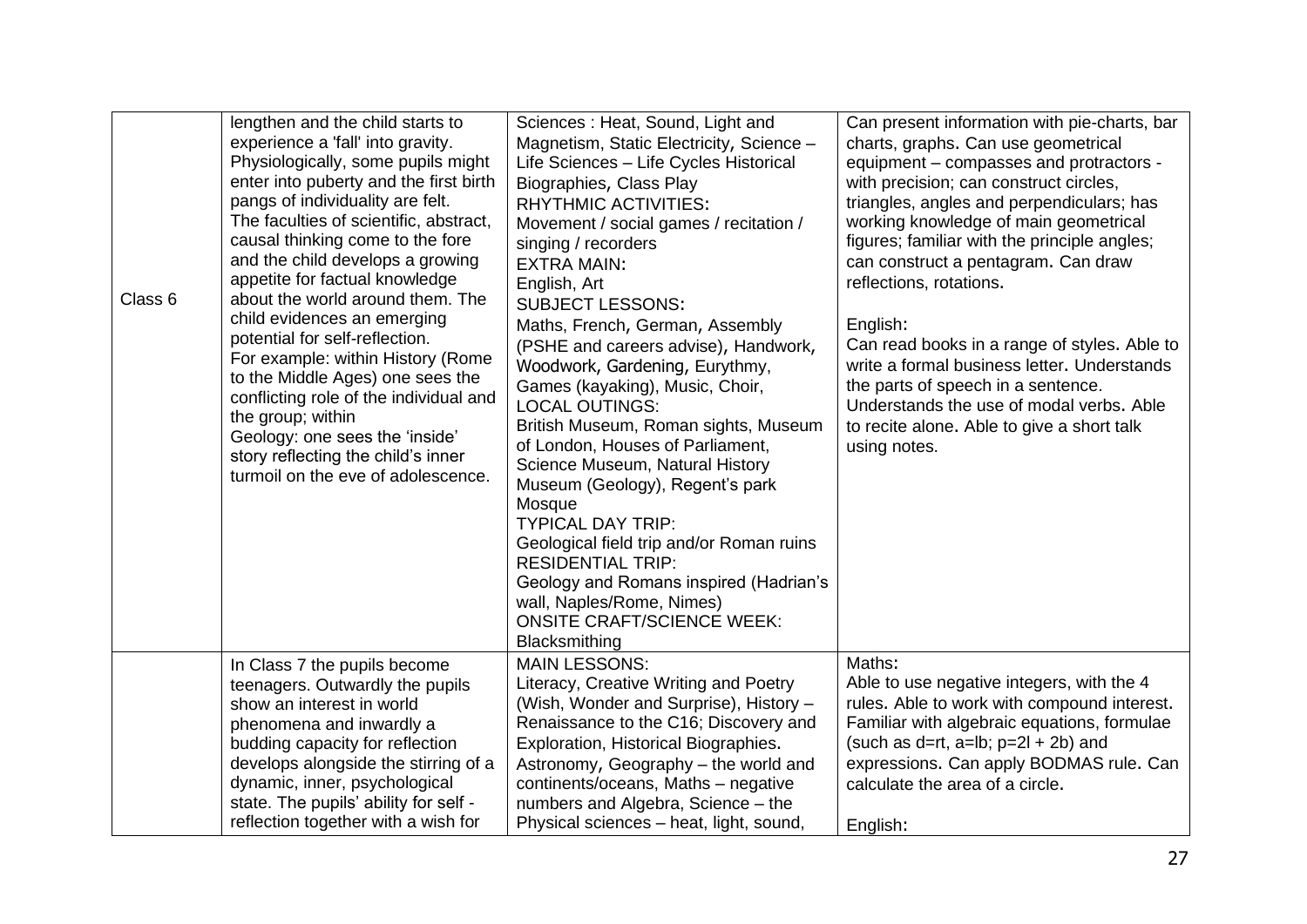| Class 7 | increasing independence becomes<br>evident. While the yearning for<br>independence and solitude may be<br>experienced, anxiety and emotional<br>sensitivity can also be felt, as the<br>physical changes the pupils are<br>undergoing tend to be in advance<br>of their psychological development.<br>Pupils' experience a greater need<br>to understand the world around<br>them through observation and<br>attention thus providing new<br>perspectives. Pupils' initiative is<br>encouraged to challenge attitudes<br>and assumptions formerly<br>accepted on authority. Through<br>informed debate and listening they<br>are encouraged to understand how<br>to formulate their own points of<br>view and listen to others.<br>Pupils are led to exercise social<br>responsibility within their class, and<br>wider school community and<br>develop their experience of their<br>local and global responsibilities as<br>world citizens. For example in<br>History (Renaissance to the 16 <sup>th</sup><br>century) pupils explore the<br>individual's creativity in developing<br>our modern world and in<br>Geography (continents, oceans,<br>and climate zones) they experience<br>cultural specialisations.<br>Class 8 is the culmination of the | electricity, mechanics and Organic<br>Chemistry. Science - the Life sciences -<br>Physiology, Health and Hygiene, Class<br>Play<br><b>RHYTHMIC ACTIVITIES:</b><br>Movement / social games / recitation /<br>singing<br><b>EXTRA MAIN:</b><br>English<br><b>SUBJECT LESSONS:</b><br>Maths, Drama, French, German,<br>Assembly (PSHE and careers advise),<br>Handwork, Woodwork, Eurythmy, Games<br>(sailing), Music, Choir, Art<br><b>LOCAL OUTINGS:</b><br>British Museum, National Gallery, St<br>Paul's Cathedral, Science Museum, The<br>Globe theatre<br><b>TYPICAL DAY TRIP:</b><br>Cathedral, Kentwell Hall's Tudor living<br>history day<br><b>RESIDENTIAL TRIP:</b><br>Outward bounds theme physical<br>challenge and bonding, for example<br>climbing Snowdonia<br><b>CRAFT/SCIENCE WEEK:</b><br>Building a lime kiln.<br><b>MAIN LESSONS:</b> | Able to write book reviews. Able to use<br>books and the internet as references for<br>independent study. Proficient use a<br>Thesaurus. Can write in different styles,<br>including poetry. Has an appreciation for<br>poetry. Able to make notes to summarise a<br>spoken presentation Can write an essay on<br>a theme presented in class. Able to use<br>reported speech, the conditional form and If<br>clauses. Able to present a short talk using<br>notes only as a prompt.<br>Maths: |
|---------|----------------------------------------------------------------------------------------------------------------------------------------------------------------------------------------------------------------------------------------------------------------------------------------------------------------------------------------------------------------------------------------------------------------------------------------------------------------------------------------------------------------------------------------------------------------------------------------------------------------------------------------------------------------------------------------------------------------------------------------------------------------------------------------------------------------------------------------------------------------------------------------------------------------------------------------------------------------------------------------------------------------------------------------------------------------------------------------------------------------------------------------------------------------------------------------------------------------------------------------------------------|---------------------------------------------------------------------------------------------------------------------------------------------------------------------------------------------------------------------------------------------------------------------------------------------------------------------------------------------------------------------------------------------------------------------------------------------------------------------------------------------------------------------------------------------------------------------------------------------------------------------------------------------------------------------------------------------------------------------------------------------------------------------------------------------------------------------------------------------------------|-----------------------------------------------------------------------------------------------------------------------------------------------------------------------------------------------------------------------------------------------------------------------------------------------------------------------------------------------------------------------------------------------------------------------------------------------------------------------------------------------|
|         | previous 7 years and represents a                                                                                                                                                                                                                                                                                                                                                                                                                                                                                                                                                                                                                                                                                                                                                                                                                                                                                                                                                                                                                                                                                                                                                                                                                        | Maths - Platonic solids, Literacy, History                                                                                                                                                                                                                                                                                                                                                                                                                                                                                                                                                                                                                                                                                                                                                                                                              | Can use square roots, powers. Able to                                                                                                                                                                                                                                                                                                                                                                                                                                                         |
|         | certain completion of the picture of                                                                                                                                                                                                                                                                                                                                                                                                                                                                                                                                                                                                                                                                                                                                                                                                                                                                                                                                                                                                                                                                                                                                                                                                                     | - from the Civil War to current day                                                                                                                                                                                                                                                                                                                                                                                                                                                                                                                                                                                                                                                                                                                                                                                                                     | calculate compound interest, mortgage                                                                                                                                                                                                                                                                                                                                                                                                                                                         |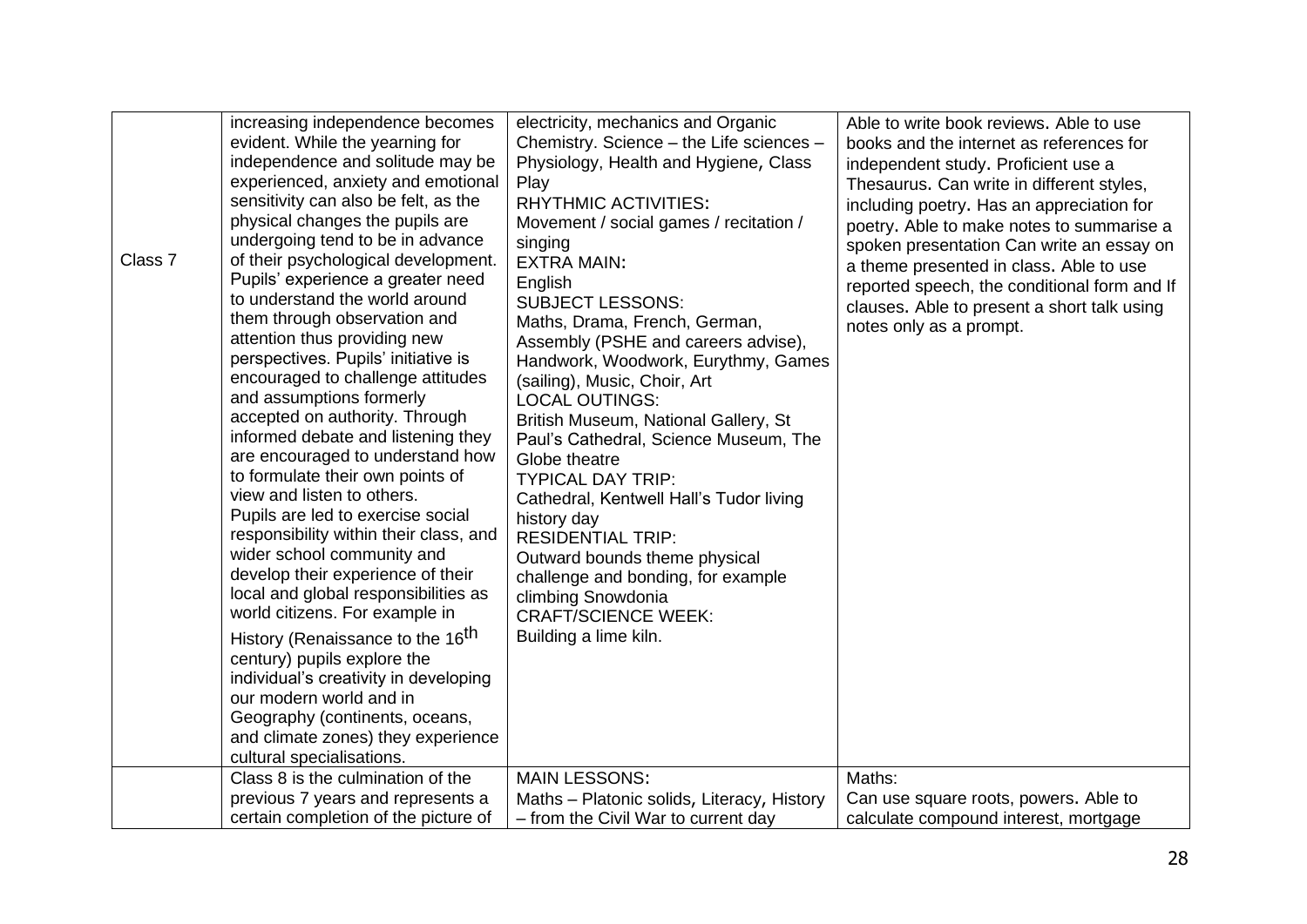| within it. There is further<br>Geography - the world (physical/political<br>development of the pupils need for<br>independence and to find their own<br>way to confront the world around<br>them. The emergence of an<br>independent feeling life leads to<br>Class 8<br>emotional turbulence. With a<br>deepening and more meaningful<br>singing /<br>understanding of the world -<br><b>EXTRA MAIN:</b><br>physical, political, cultural,<br>geological, and a deeper<br>awareness of the 'unseen' forces<br>through science, leads the pupils to<br>look outside themselves, engage<br>more and see the human being as<br>a striving, ethical individual.<br>Causality is a key theme. Pupils<br>are encouraged to question what<br>impulses and inventions have<br>shaped the 20 <sup>th</sup> and 21 <sup>st</sup> centuries<br>and to have an appreciation of the<br>impacts of historical events.<br>Independence is furthered with an<br>extensive personal project based<br>around the development of an<br>entirely new skill. | etc), Science – the physical sciences –<br>Physics and Chemistry, Science - the<br>human sciences - organs bones and<br>muscle, Meteorology, Class Play,<br><b>RHYTHMIC ACTIVITIES:</b><br>Movement / social games / recitation /<br>English, Projects Art, (watercolour veil<br>painting and pastels, printing, clay,<br>introductory bookbinding).<br><b>SUBJECT LESSONS:</b><br>Maths, Assembly (PSHE and careers<br>advise), Eurythmy, Games (rowing),<br>French, German, Music, Singing,<br>Orchestra, Painting, Nutrition<br><b>LOCAL OUTINGS:</b><br>Maritime Museum, Royal Academy of Art<br>and various places for workshops, The<br>Globe theatre, Benjamin Franklin house,<br>Coram trust, and Foundling Museum.<br><b>RESIDENTIAL TRIP:</b><br>Trip abroad or different part of the UK<br>(Scotland, Cornwall). | irregular areas in geometrical forms Able to<br>use algebra for practical problems. Able to<br>calculate volumes of blocks, pyramids,<br>prisms, cylinders and cones. Able to<br>dissolve complex brackets in algebraic<br>expressions Can draw more complex<br>graphs with complicated curves.<br>Literacy:<br>Able to recognize and use figures of speech<br>such as metaphors, analogies and images.<br>Can use subordinate and relative clauses in<br>written work. Has awareness of different<br>poetic styles such as lyric, epic, dramatic. |
|------------------------------------------------------------------------------------------------------------------------------------------------------------------------------------------------------------------------------------------------------------------------------------------------------------------------------------------------------------------------------------------------------------------------------------------------------------------------------------------------------------------------------------------------------------------------------------------------------------------------------------------------------------------------------------------------------------------------------------------------------------------------------------------------------------------------------------------------------------------------------------------------------------------------------------------------------------------------------------------------------------------------------------------|-----------------------------------------------------------------------------------------------------------------------------------------------------------------------------------------------------------------------------------------------------------------------------------------------------------------------------------------------------------------------------------------------------------------------------------------------------------------------------------------------------------------------------------------------------------------------------------------------------------------------------------------------------------------------------------------------------------------------------------------------------------------------------------------------------------------------------|----------------------------------------------------------------------------------------------------------------------------------------------------------------------------------------------------------------------------------------------------------------------------------------------------------------------------------------------------------------------------------------------------------------------------------------------------------------------------------------------------------------------------------------------------|
|------------------------------------------------------------------------------------------------------------------------------------------------------------------------------------------------------------------------------------------------------------------------------------------------------------------------------------------------------------------------------------------------------------------------------------------------------------------------------------------------------------------------------------------------------------------------------------------------------------------------------------------------------------------------------------------------------------------------------------------------------------------------------------------------------------------------------------------------------------------------------------------------------------------------------------------------------------------------------------------------------------------------------------------|-----------------------------------------------------------------------------------------------------------------------------------------------------------------------------------------------------------------------------------------------------------------------------------------------------------------------------------------------------------------------------------------------------------------------------------------------------------------------------------------------------------------------------------------------------------------------------------------------------------------------------------------------------------------------------------------------------------------------------------------------------------------------------------------------------------------------------|----------------------------------------------------------------------------------------------------------------------------------------------------------------------------------------------------------------------------------------------------------------------------------------------------------------------------------------------------------------------------------------------------------------------------------------------------------------------------------------------------------------------------------------------------|